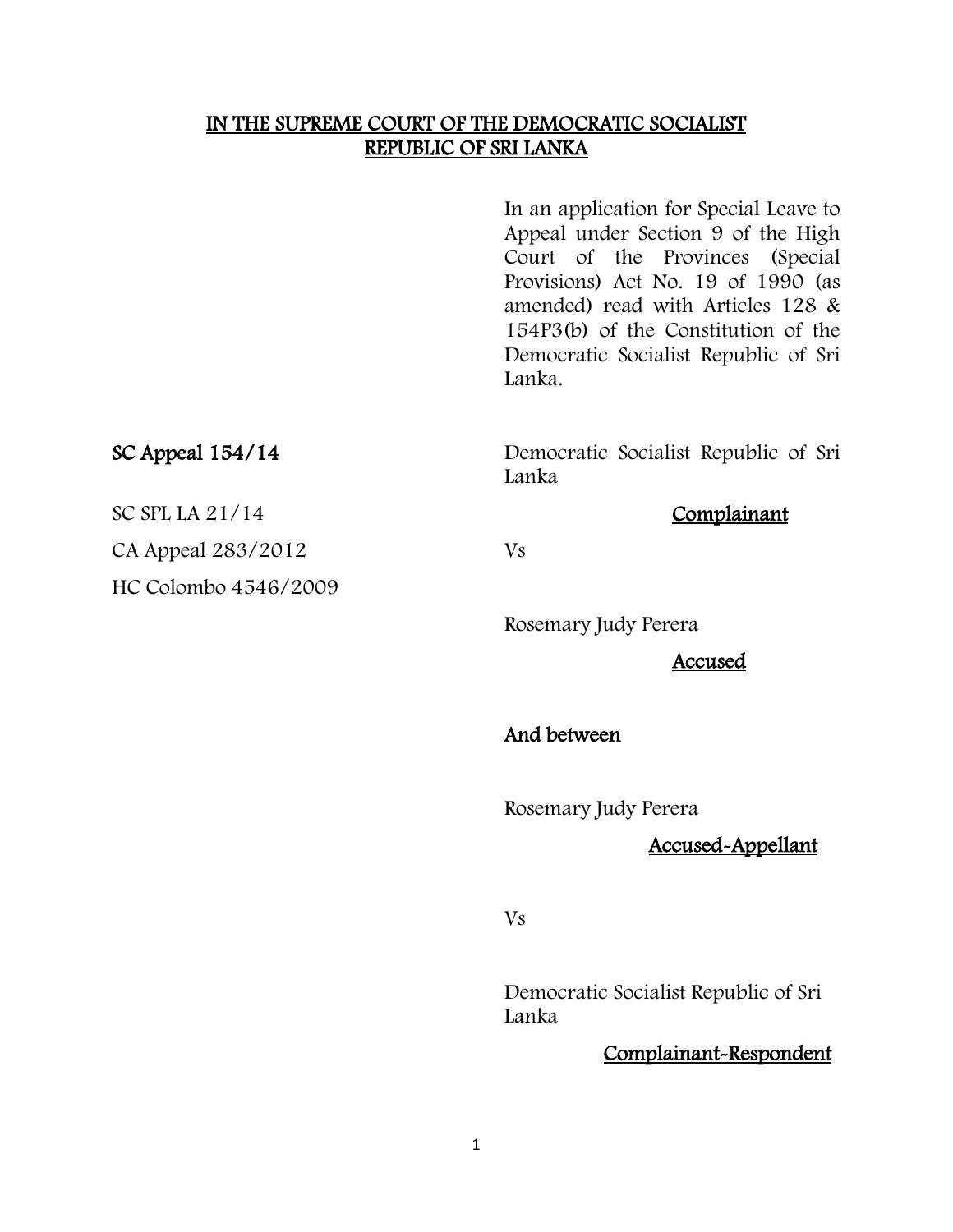### And now between

Rosemary Judy Perera

# Accused-Appellant-Appellant

Vs

Democratic Socialist Republic of Sri Lanka

Complainant-Respondent-Respondent

| Before:     | Buwaneka Aluwihare PC, J.                                                                      |
|-------------|------------------------------------------------------------------------------------------------|
|             | L. T. B. Dehideniya J. &                                                                       |
|             | Preethi Padman Surasena J.                                                                     |
| Counsel:    | Rienzie Arsecularatne PC with Chamindri Arsecularatne for<br>the Accused-Appellant-Petitioner. |
|             | Ayesha Jinasena PC ASG for the Attorney-General.                                               |
| Argued on:  | 21.03.2019                                                                                     |
| Decided on: | 14.12.2020                                                                                     |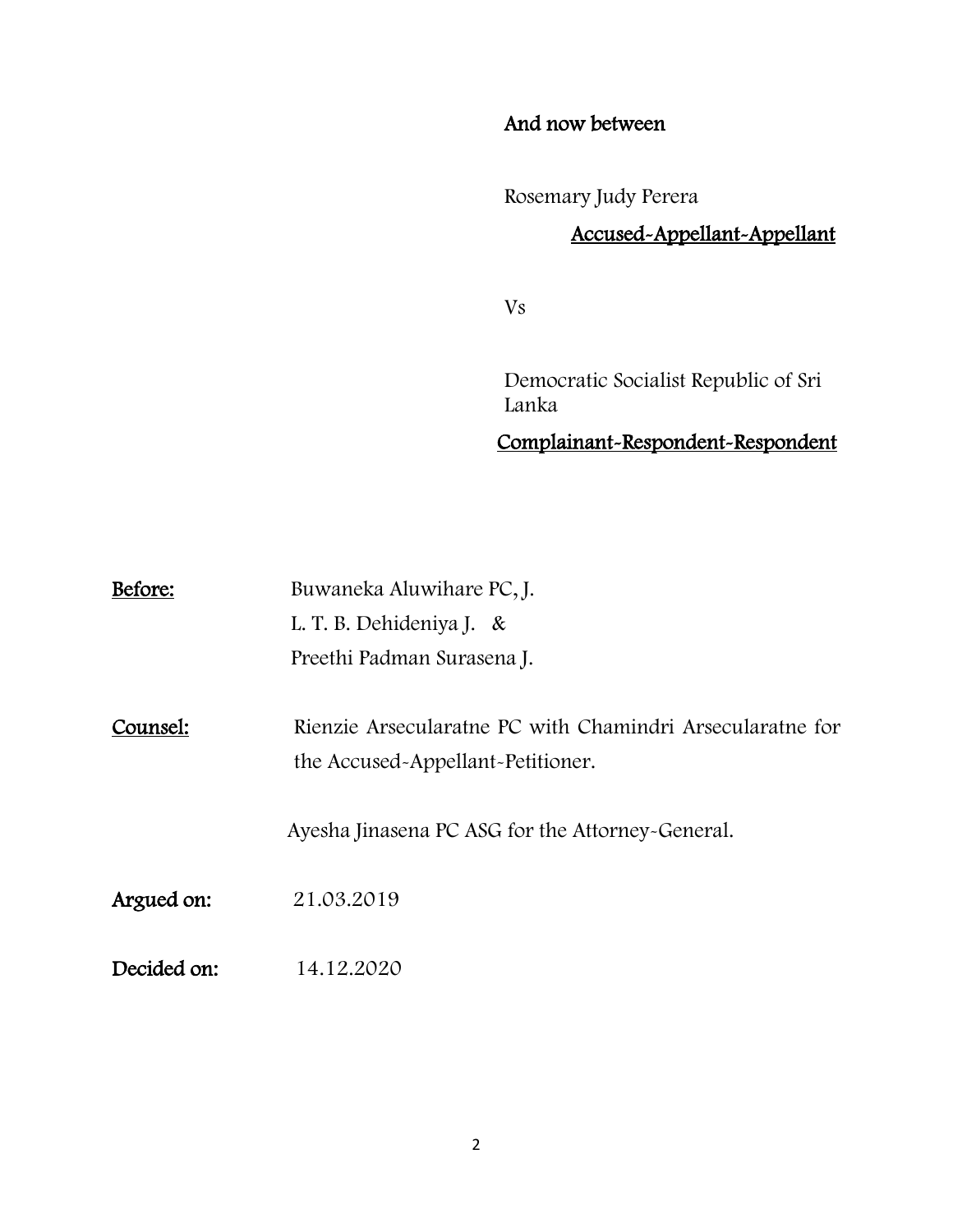#### JUDGEMENT

#### Aluwihare PC. J.,

- 1. The Accused-Appellant-Petitioner (hereinafter referred to as the 'Accused-Appellant') was indicted for the offence of 'procuration' under Section 360A (1) of the Penal Code (as amended). By judgement dated  $9<sup>th</sup>$  November 2012, the Appellant had been convicted by the High Court and a sentence of 3 years simple imprisonment and a fine of Rs. 25,000/- carrying a default sentence of a further 6 months simple imprisonment was imposed on her. Aggrieved by the said judgement and sentence, the Accused-Appellant appealed to the Court of Appeal. By judgment dated 17th January 2014, the Court of Appeal dismissed the appeal and affirmed the conviction and sentence imposed by the High Court. The Accused-Appellant had preferred the present appeal to this Court and was granted Special Leave to Appeal on the following questions of law;
	- (a)Whether their Lordships of the Court of Appeal misdirected themselves in law by holding that the words "whoever procures or attempts to procure any person to become a prostitute" in Section 360A (1) of the Penal Code mean that the procurement is done to do the work of a prostitute.
	- (b)Whether their Lordships of the Court of Appeal misdirected themselves in law by holding that the Prosecution can establish the charge of procuration of Priyangika to become a prostitute under Section 360A(1) of the Penal Code without calling Priyangika as a witness to testify she was not engaging in prostitution or she was not a prostitute at the time of the alleged procuration.
	- (c)Whether their Lordships of the Court of Appeal misdirected themselves in law by failing to consider that in order to prove a charge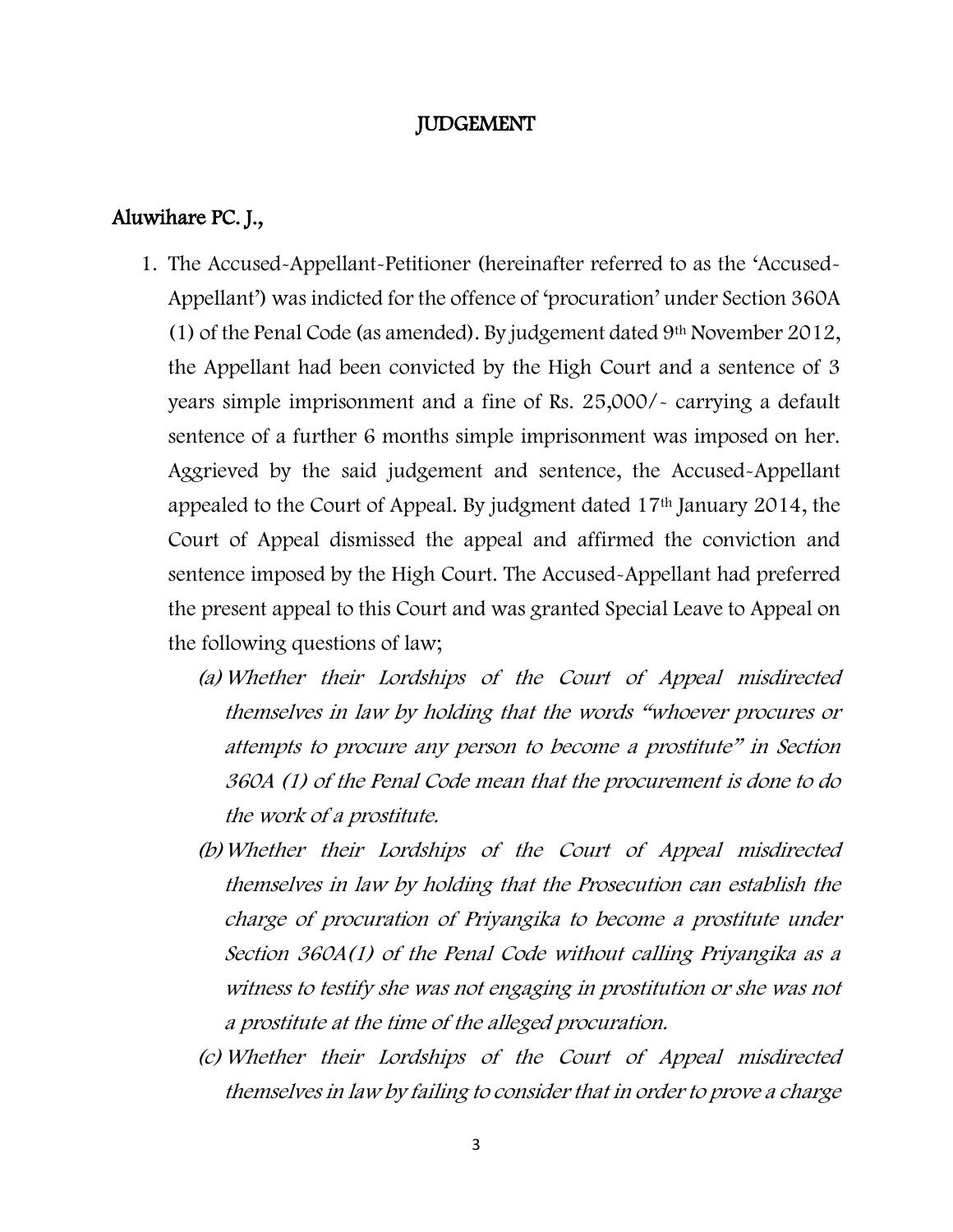under Section 360A (1) of the Penal Code it is essential that the said Priyangika in fact engaged in prostitution as a result of the alleged procuration.

(d)Whether their Lordships of the Court of Appeal misdirected themselves in law by holding that even a prostitute can be procured to become a prostitute.

#### The Facts

2. Acting on an information received, the officers of the Colombo Crime Division [CCD] had arrested the Accused-Appellant, for providing women for sexual intercourse for a payment. She had been arrested together with eight other women in an apartment of the Liberty Plaza Shopping Complex in Kollupitiya. The raid had been carried out by using a decoy who obtained one of the women present there, for sexual intercourse by payment of Rs. 3000/-. Police Constable Douglas, who acted as the decoy and Police Constable Rohana who accompanied him had been allowed admission into the said premises by the Accused-Appellant. Upon the payment of Rs. 3000/- being made to the Accused-Appellant, eight women had been called out from an inner room. The decoy having chosen one of them, the Accused-Appellant had taken the decoy and the woman he had chosen to another room within the apartment down a flight of stairs. After entering the room with the woman *[later identified as one Priyangika]* and *locking the door*, PC Douglas had given a call (a "ring cut" as commonly referred to) to the main investigating officer Inspector of Police, Indra Deepal, which was the pre-arranged signal. IP Deepal had then entered the apartment with other officers and arrested the Accused-Appellant, as well as Priyangika, seven other women, and six men who were suspected of having come there for the purpose of obtaining the services of a Prostitute.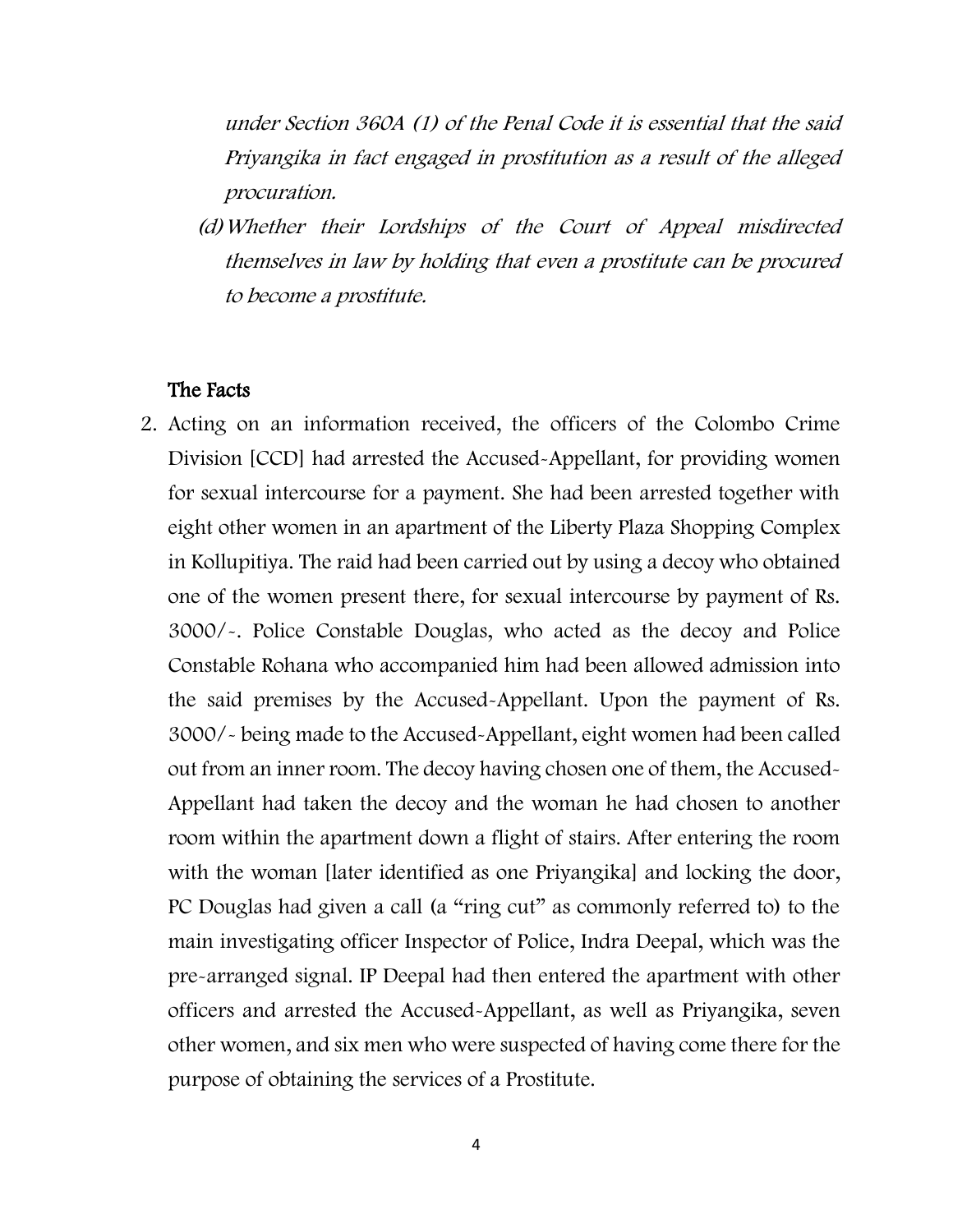#### The Offence of 'Procuration' and its Legislative Development

- 3. Before I proceed to consider the questions of law on which Special Leave to appeal was granted, it would, in my view, be pertinent to consider at the outset whether the impugned "conduct" of the Accused-Appellant is caught up in the 'actus reus' contemplated in Section 360A (1) of the Penal Code.
- 4. The Penal Code (Amendment) Act No. 22 of 1995 sought to update the law on various offences including procuration among other offences such as rape, incest, sexual harassment and trafficking.

#### Pre-amendment, Section 360A

5. Subsection (4) of Section 360A of the Penal Code [prior to the 1995 amendment] corresponds with subsection (1) of Section 360A introduced by the 1995 Amendment.

The original subsection (4) of Section 360A reads as follows;

"Any person who- procures or attempts to procure any girl or woman (whether with or without her consent) to become, within or without Sri Lanka a common prostitute;"

[ Legislative Enactments 1956]

After the 1995 Amendment, subsection (1) to Section 360A reads as follows; "Whoever- procures or attempts to procure, any person, whether male or female of whatever age (whether with or without the consent of such person) to become, within or outside Sri Lanka, a prostitute; commits the offence of procuration."

6. Thereby the offence of procuration has been made gender neutral, widening the scope of the victims of procuration to include "any person, whether male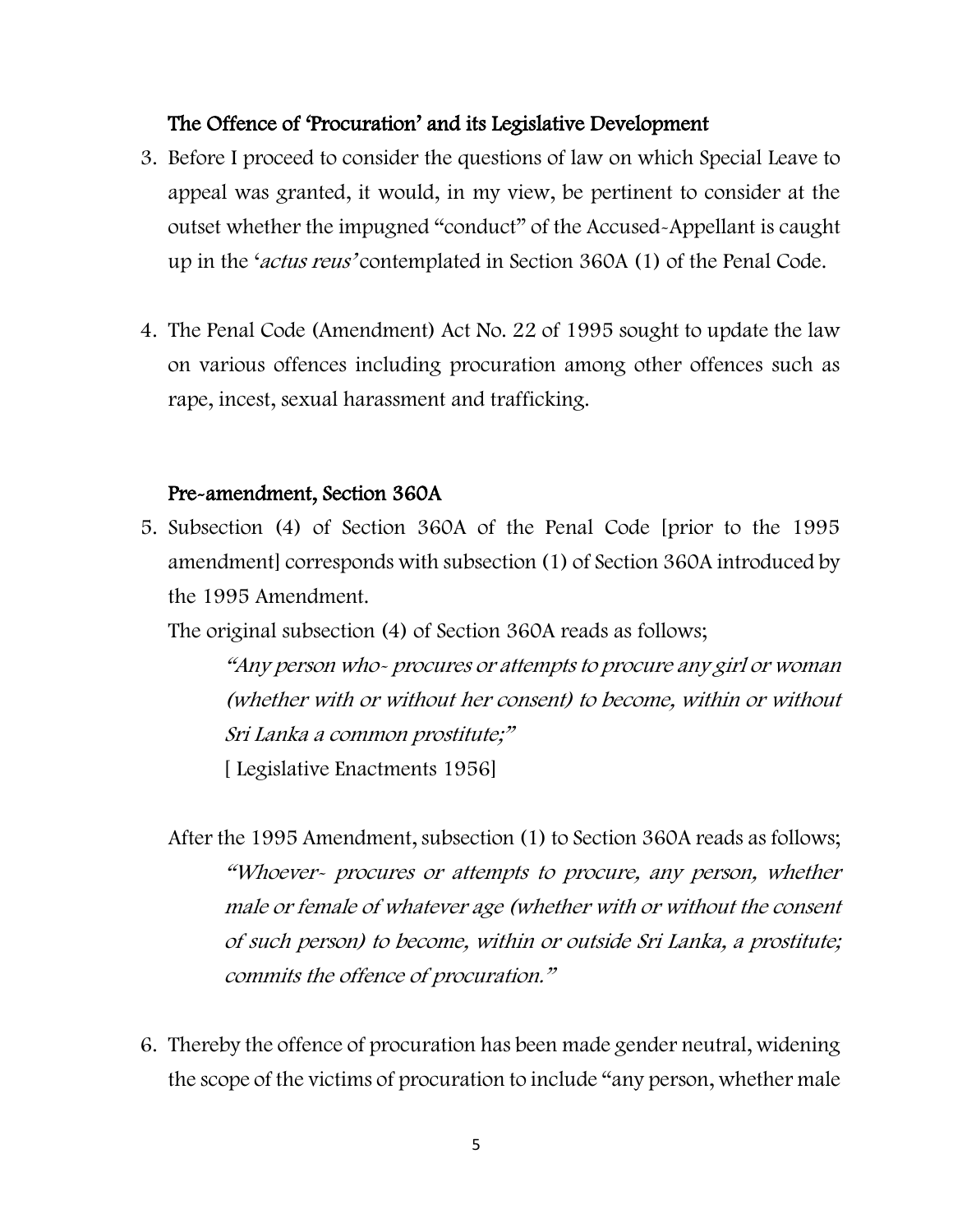or female of whatever age". Further the term 'common prostitute' was replaced with 'prostitute'. The proviso to Section 360A, requiring corroboration in some material particular, has also been done away with.

7. It is significant to note that Section 360A was not in the original Penal Code, but was added by way of an amendment in 1924 and the Indian Penal Code, which is substantially the same as ours (prior to independence) does not carry a penal provision that corresponds to Section 360A.

#### Analysis of the Constituent Elements of the Offence of 'Procuration'

- 8. In the instant case, if the evidence of the police officers is to be accepted and acted upon, it is apparent that the Accused-Appellant had offered women [prostitutes] for the purpose of the commission of sexual acts and/or for sexual intercourse, for a fee. Broadly speaking, the issue before this court is, as to whether the said act or acts done by the Accused-Appellant, could be said to be '*procuring a person to become a prostitute'* as contemplated in Section 360A (1) of the Penal Code. Both the High Court as well as the Court of Appeal has determined that it is so.
- 9. The issue, as I see it, is bereft of complications; if it can be said with certainty that the 'act of offering women for lewdness [sexual acts or sexual intercourse] in return for a payment', is subsumed within the meaning of 'procuring a person to become a prostitute' then the Accused-Appellant should be guilty as charged. It also must be noted that there is no legislative definition given to the term 'procuring' and in the circumstances, the construction that can be given to this legislative provision is a literal one. In the twelfth edition of Maxwell on the Interpretation of Statutes by St. J. Langan [at page 28] it is stated that " the most elementary rule of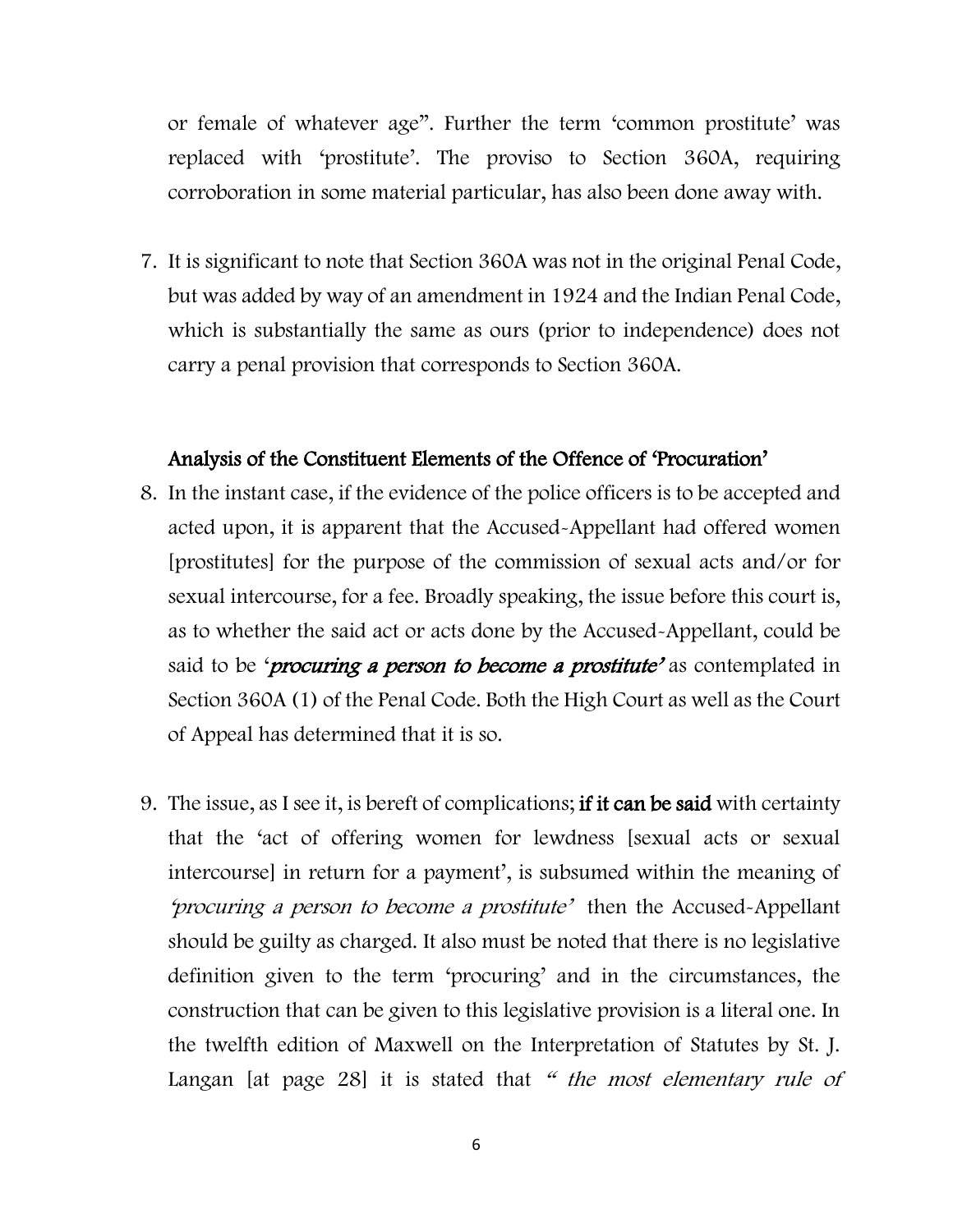construction is that, it is to be assumed that the words and phrases of technical legislation are used in the technical meaning if they have acquired one, and otherwise in their ordinary meaning." In the absence of a 'technical meaning', the word 'procuring' must be construed in its ordinary meaning.

- 10. At this point it would be apt to consider provisions in other legislation which have been enacted to solve mischief of a similar kind from which the legislative intent could be gleaned.
- 11. In this context, Section 9(1) of the Vagrants Ordinance No.4 of 1841 appears to be relevant to appreciate the legislative thinking behind the mischief it intended to address. Archaic one may say, but this legislation is very much a part of the prevailing law.

Section 9(1) of the Ordinance is as follows;

"Any person who-

(a)Knowingly lives wholly or in part on the earnings of prostitution; (b)Systematically procures persons for the purpose of illicit or unnatural intercourse shall be deemed to be an incorrigible rouge within the true intent and meaning of this Ordinance, shall be liable…"

12. What is clear from the above penal provisions is that the legislature had prohibited two distinct courses of conduct, that is, one; making earnings out of prostitution, [in technical terms, a person who lives on the avails of prostitution] and the other; procuration of persons for prostitution. If one argues that the former [conduct] is subsumed in the latter, I do not see a reason for the legislature to enact a separate provision in order to prohibit the conduct in paragraph (a) of Section 9(1) of the Ordinance.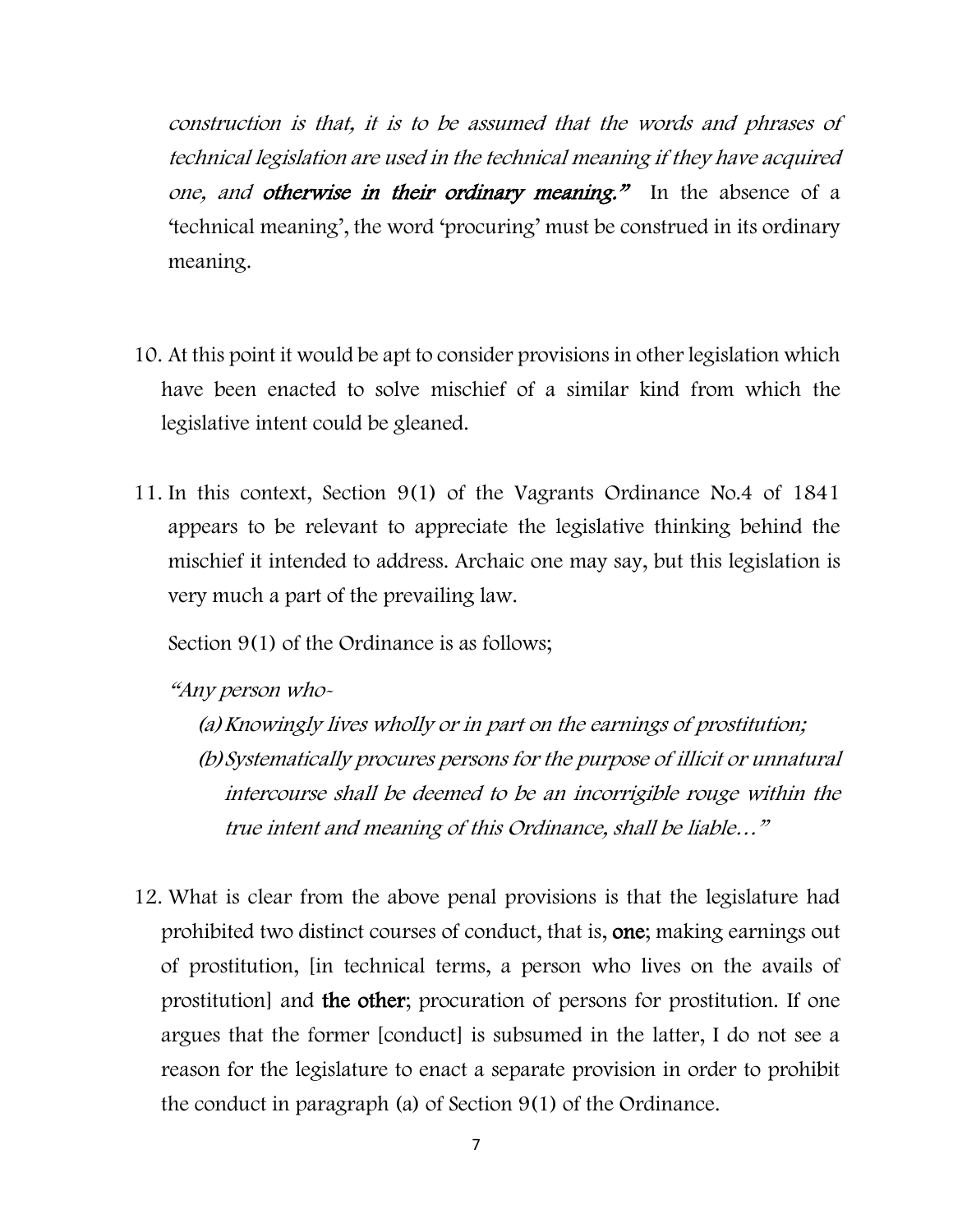- 13. In the instant case, when one considers the facts presented before the trial court, what is apparent is that the Accused-Appellant had been living on the avails of prostitution by offering women for prostitution, clearly, a conduct prohibited under Section 9(1)(a) of the Vagrants Ordinance and I do not think one could say that she had also violated Section 9(1)(b) of the Ordinance for the reason that the conducts are distinct and carry separate elements.
- 14. However, what we are now called upon to do is to consider Section 360A(1) of the Penal Code. In the absence of any precedents directly on the issue by our courts, I have considered decisions by courts in other jurisdictions, in particular common law jurisdictions.
- 15. The Sexual Offences Act 1956 in the UK, Section 22(1)(a), makes 'causing prostitution of women' an offence.[This section has now been replaced by Section 52 of the Sexual Offences Act 2003, which makes "causing or inciting prostitution for gain" an offence.]

#### Section 22; Causing prostitution of women

- (1) It is an offence for a person (a)to procure a woman to become, in any part of the world, a common prostitute; or (b)…..  $(c)$ …..  $(2)$  ……
- 16. The words highlighted in Section 22 (1) (a) above, occurs in Section 360A (1) of the Penal Code as well and as such any interpretation of the provision would be relevant in deciding the meaning that should be attributed to Section 360A (1).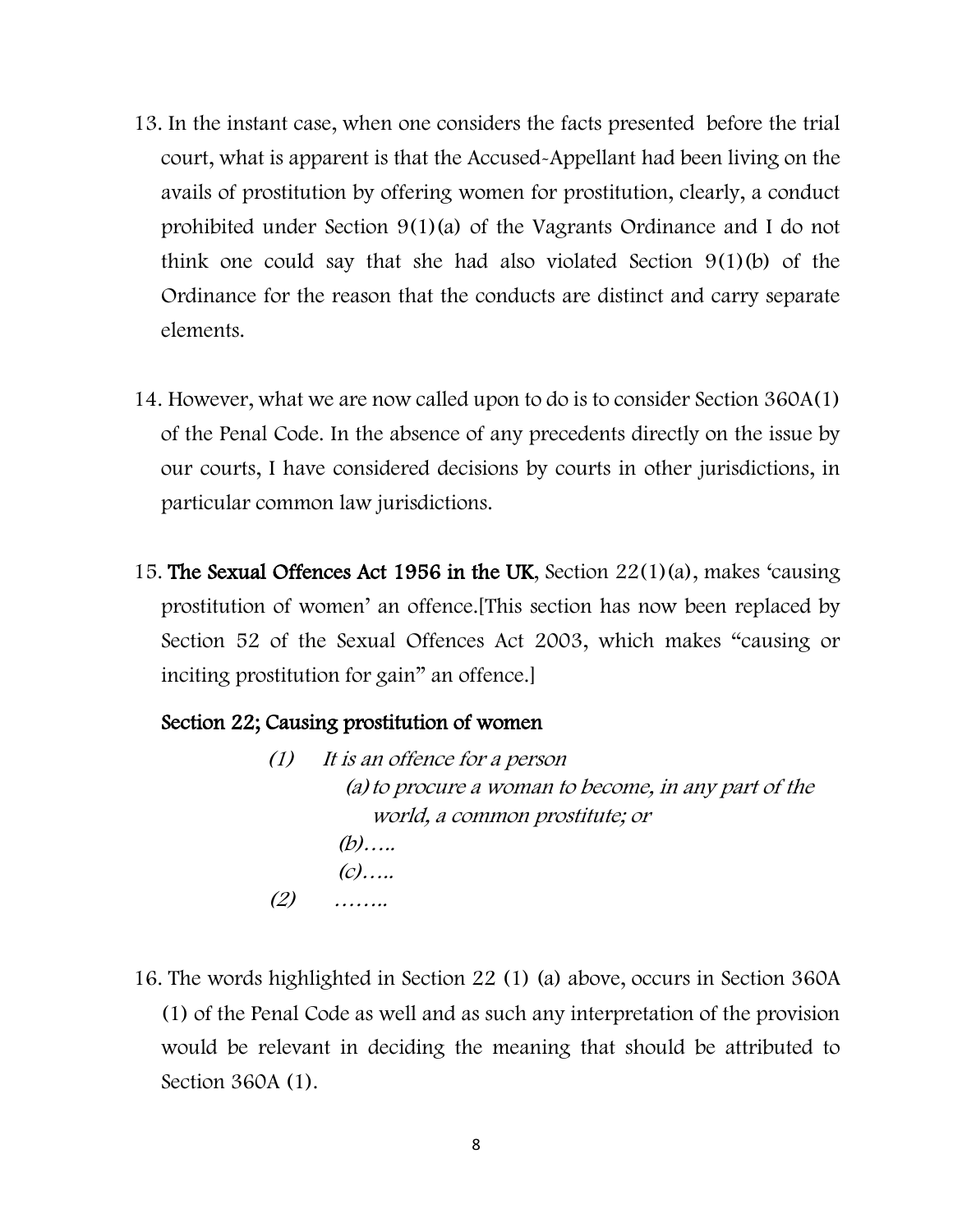- 17. In the case of R v. Joseph James Broadfoot (1977) 64 Cr. App. R. 71 where the accused was charged under Section 22 referred to above, Cusack J. was of the opinion that "Procuring" in the said Section "could perhaps be regarded as bringing about a course of conduct which the girl in question would not have embarked upon spontaneously of her own volition." (at page 76). His Lordship, having noted that it is essential that the interpretation of the word [procuration] is a matter of common sense, held that "*this court* can see nothing wrong in the judge having suggested to the jury the word "recruited" as being a useful expression to consider in deciding what they [the jury] thought on this particular issue" (emphasis is mine). Cusack, J. further observed that "The Act is not aimed at brothel-keepers who give girls an opportunity, if they come in there, of carrying on that trade. It is aimed at people who get girls by some fraud or persuasion." (emphasis is mine) Cusack J.'s conclusion was based on Attorney General's reference (No. 1 of 1975) (1975) 61 Cr. App. R. 118, [1975] Q. B. 773 which stated- though not specifically in relation to the offence of procuration- "To procure means" to produce by endeavour. You procure a thing by setting out to see that it happens and taking the appropriate steps to produce that happening." Thus, the legal position would be, where a person becomes a prostitute of that person's own free will, the question of procuration does not arise.
- 18. In Regina v. Morris-Lowe 1985 1 WLR 29, where the accused was again charged under Section 22(1)(a) of the same Act, the court considered the case of Broadfoot (supra) in deciding the meaning that should be attached to the word "procure". It was stated that "The word "procure" in these particular circumstances may simply mean to persuade…". The thinking referred to, fortifies the position that the word 'procure' should be given its plain meaning. This, to my mind leads to the interpretation that 'procure' as used in Section 360A(1) refers to a situation where a person who was not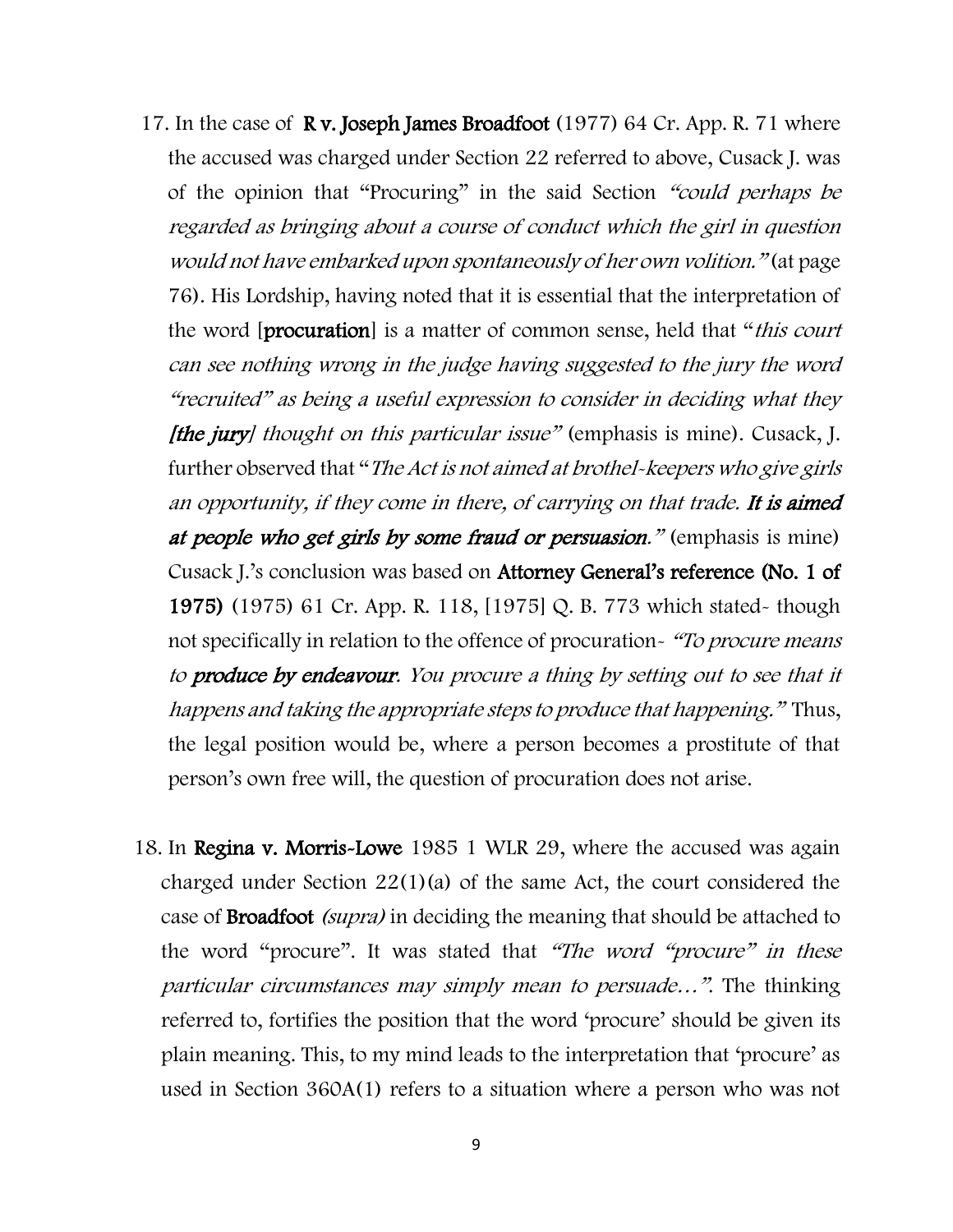previously engaged in prostitution is obtained or persuaded to engage in the profession of prostitution.

- 19. There is another aspect of the offence [360A(1)] that needs to be focused on. If a person is to be found guilty under this offence, it is also necessary to establish that the procuration must have been done for that person to "become, within or outside Sri Lanka, a prostitute". Thus, the question arises if a person who is already engaged in the profession [of prostitution] is offered to a person seeking the services of a prostitute, as in the instant case, whether that could amount to *procuration* as contemplated in Section 360A(1) of the Penal Code.
- 20. In this regard, the consideration given to this aspect in the case of  $\bf{R}$  v. Ubolcharoen (Phanda) and Thonarin (Buppha) (2008) [2009] EWCA Crim 3263, is worthy of reference. Both Ubolcharoen and Thonarin were charged for several counts under the Sexual Offences Act 2003 [UK] including the count of arranging or facilitating the arrival in the United Kingdom of a person for sexual exploitation and the count of intentionally causing or inciting another person to become a prostitute in any part of the world pursuant to Section 57(1) and Section 52 of the said Act.
- 21. The facts [in Ubolcharoen], albeit, briefly, are as follows; The accused, with the help of Thonarin's sister Puwi in Singapore, had arranged and facilitated the arrival into the United Kingdom of two women, known as June and Sindy both of whom were of Thai nationality, to work as prostitutes in the United Kingdom and control them as such. Both June and Sindy had been working in massage parlours in Singapore.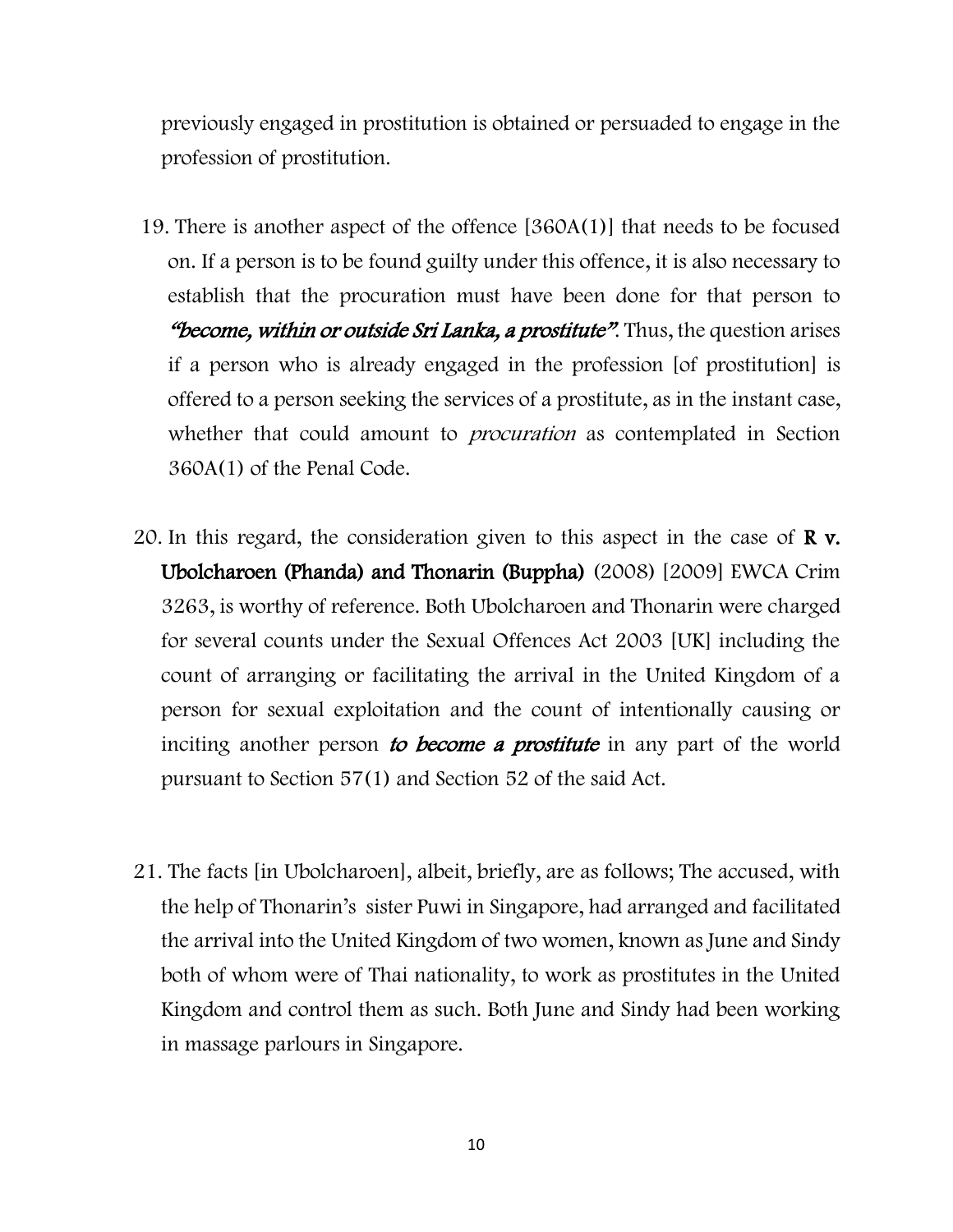- 22. The Court held that, to make a finding of guilt in respect of the offence, one has to be sure of two things: first, that June and Sindy had *never acted* previously anywhere in the world as a prostitute, even on a single occasion; and secondly, that the *accused knew that June and Sindy had not done so*. Otherwise the Appellants (Accused) could not have caused or incited June and Sindy "to become prostitutes".
- 23. Taking into account the rationale in the cases referred to above, I shall now address the questions of law on which Special Leave was granted.

#### The Questions of Law

- 24. I find that the questions of law referred to in (a) and (d) are interwoven and as such wish to consider both these questions together.
- 25. In its judgment the Court of Appeal stated that the "words in Section 360A(1) of the Penal Code 'whoever procures or attempts to procure any person to become a prostitute' mean that the procurement is done to do the work of a prostitute. The words in Section 360A (1) of the Penal Code 'to become a prostitute' mean to do the work of a prostitute. Thus, even a woman who had done prostitution can be procured to do the work of a prostitute. Therefore, the contention that a prostitute cannot be procured to become a prostitute fails. For the above reasons, I hold that 'any person' in Section 360A (1) of the Penal Code includes even a prostitute."
- 26. Considering the wording of Section 360A(1) of the Penal Code and the decisions referred to above, I am of the view that this reasoning of the Court of Appeal cannot stand when one resorts to a plain reading of the Section as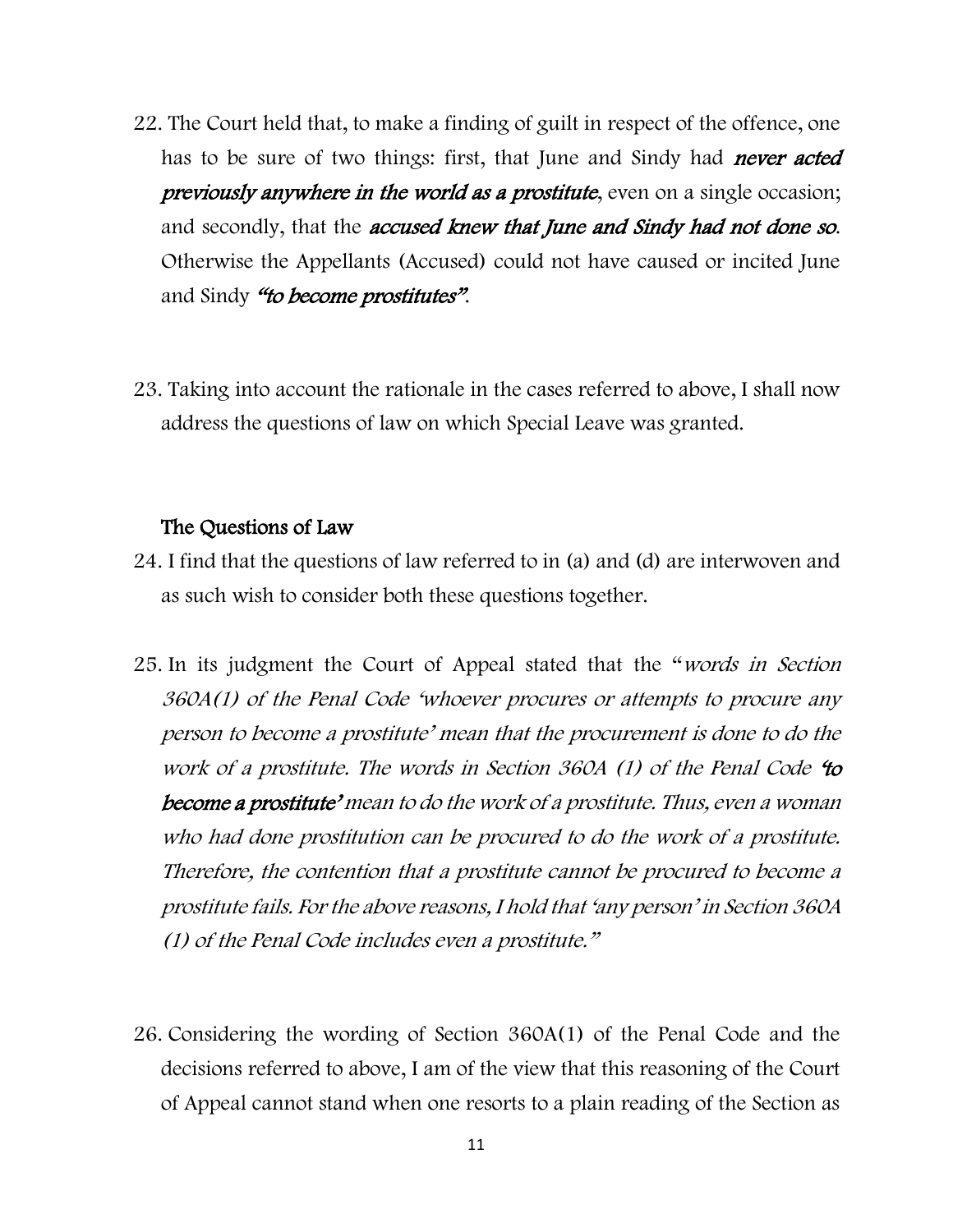supported by the definitions of the words 'prostitute' and 'procuration' as applicable to the context of the Section.

- 27. As decided in the case of **R** v. Ubolcharoen (*supra*) referred to earlier, a Section 52(1) offence {Sexual Offences Act 2003 [UK]} which is similar to that of Section 360A(1), cannot be committed if the complainant [the person] has already been involved in prostitution, either home or abroad.
- 28. I am of the view that the same interpretation as above, is applicable in the Sri Lankan context as well. In the Penal Code (Amendment) Act No. 22 of 1995, Section 360A(1) is placed under the heading 'Of kidnapping and abduction'. This classification also supports the meaning which can be derived from a plain reading of Section 360A(1); that the offence of procuration is committed where a person who is not a prostitute is employed anew in prostitution rather than a person who is already a prostitute.
- 29. It has further been submitted by the learned President's Counsel for the Accused-Appellant that the words 'to become' as interpreted in the case of Shaw Wallace and Hedges Ltd v. Palmerstone Tea Co. Ltd. And Others 1982 2 SLR 427 mean a change of condition i.e. entering into a new state or condition and that in the present case "to become" has to be interpreted as a person who is not a prostitute changing their status or condition to become a prostitute.
- 30. The learned President's Counsel for the Accused-Appellant cited 'Archbold Criminal Pleading, Evidence and Practice' 1997 Edition, pages 1745-1746 "If a woman is already a common prostitute, she cannot become one and accordingly cannot be procured to become one." Albeit regarding the offence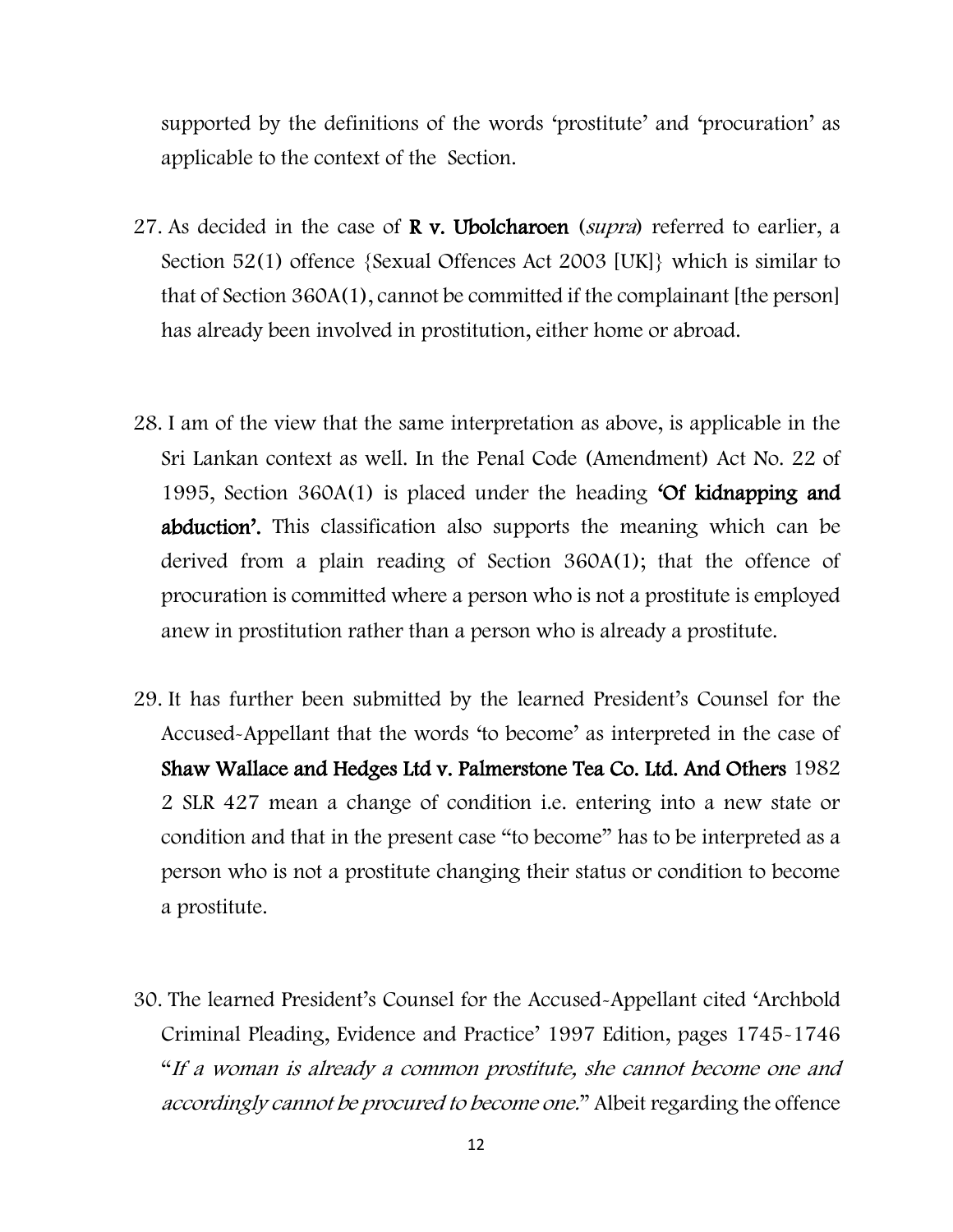of procuration in terms of minor girls, a similar stance was taken in the Indian case of Ramesh v. The State of Maharashtra 1962 AIR 1908, 1963 SCR (3) 396;

"But where a woman follows the profession of a prostitute, that is, she is accustomed to offer herself promiscuously for money to "customers", and in following that profession she is encouraged or assisted by someone, no offence under S. 366A [procuration of minor girl] is committed by such person, for it cannot be said that the person who assists a girl accustomed to indulge in promiscuous intercourse for money in carrying on her profession acts with intent or knowledge that she will be forced or seduced to illicit intercourse."

- 31. Thus, from the three judgments cited immediately above, it follows that the offence of procuration cannot be committed with regard to a person who is already a prostitute.
- 32. Considering the above, I answer both, the question (a) and (d) on which special leave to appeal was granted, in the affirmative.

#### The Question of Law Referred to in Paragraph (b)

33. The Prosecution did not call Priyangika as a witness. The learned President's Counsel for the Accused-Appellant argued that the person alleged to have been procured must be called to testify if it is to be established that she was not a prostitute at the time of alleged 'procuration' by the Accused-Appellant. It was also contended on behalf of the Accused-Appellant, the fact that Priyangika came and stood in front of the decoy along with the other women indicates that she was already engaged in prostitution at the time the alleged procuration was made. Briefly stated, it was the position of the learned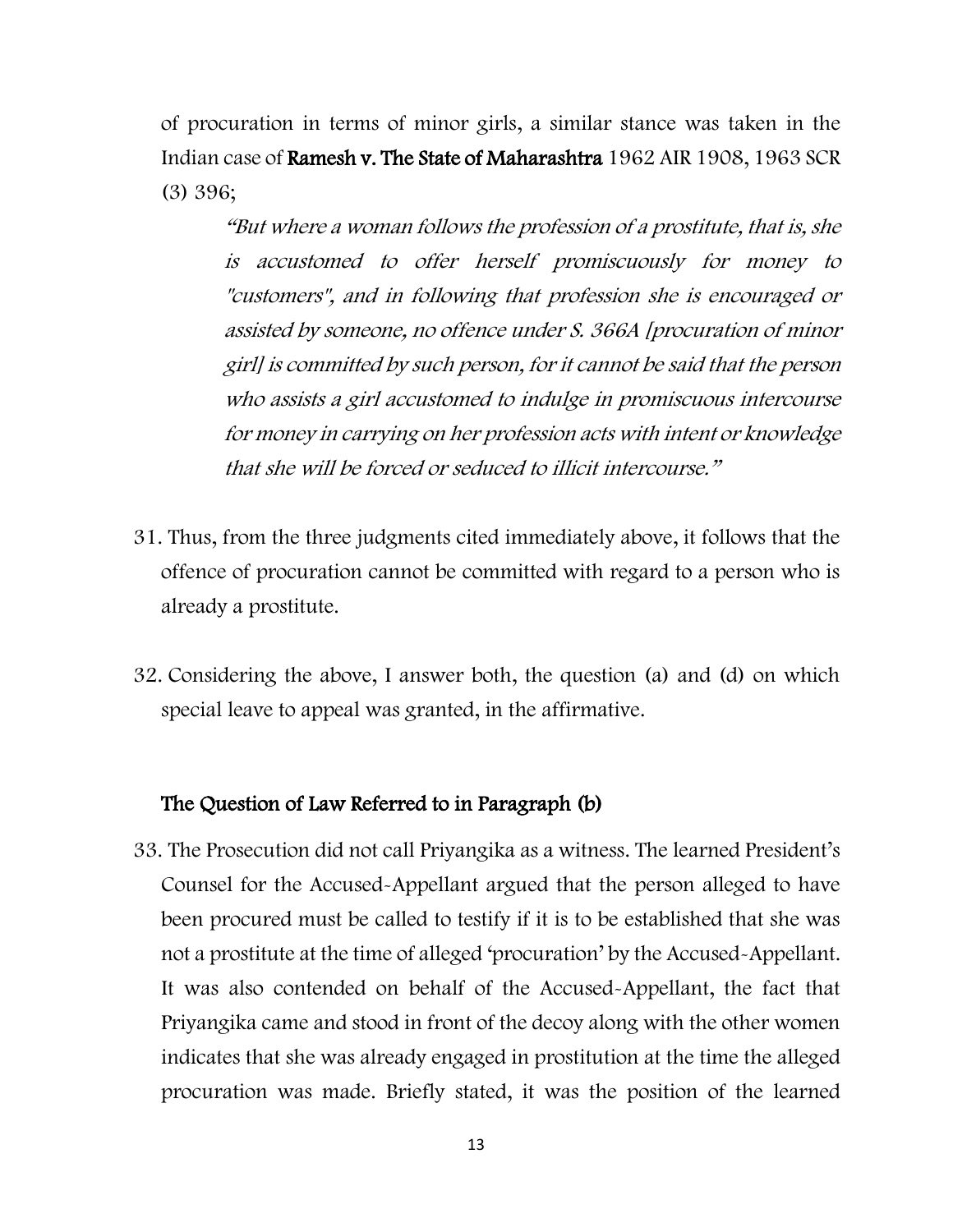President's Counsel that the evidence of the 'person procured' is *sine qua non*, to establish a charge of procuration.

- 34. The learned Additional Solicitor General argued that it is unnecessary to lead the evidence of the victim as the burden on the prosecution can successfully be discharged by leading either direct and/or circumstantial evidence on this point. It has been submitted that the only requirement of the penal provision is to establish that 'a person' had been procured and, in the instant case the procuration of a person has been established by the Prosecution through the evidence of the decoy PC Douglas and the main investigating officer IP Deepal and as such there was no necessity to call Priyangika to testify. The Respondent in their written submissions has pointed out that, if it is mandatory to lead the evidence of the person alleged to have been procured in order to prove the charge, then a charge of procuration can never be preferred under Section 360A(1) where a victim had been sent abroad subsequent to procuration.
- 35. As I have set out earlier in this judgment, in order to establish the offence of procuration it must be proved that the person procured was not a prostitute before the alleged procuration. The burden is on the prosecution to establish that fact beyond reasonable doubt, the degree of proof required in criminal cases, which is an evidentiary burden. I do not think that one could say that there is a legal burden to establish that fact by placing the testimony of the person procured before the court. This court also appreciates the challenge the prosecution may face in discharging its burden in instances where a person may fairly be said to be living in whole or in part on the earnings of prostitution, that is to say when there is parasitic relationship between the prostitute and the "tout", "the bully", "protector" or "the pimp" as one may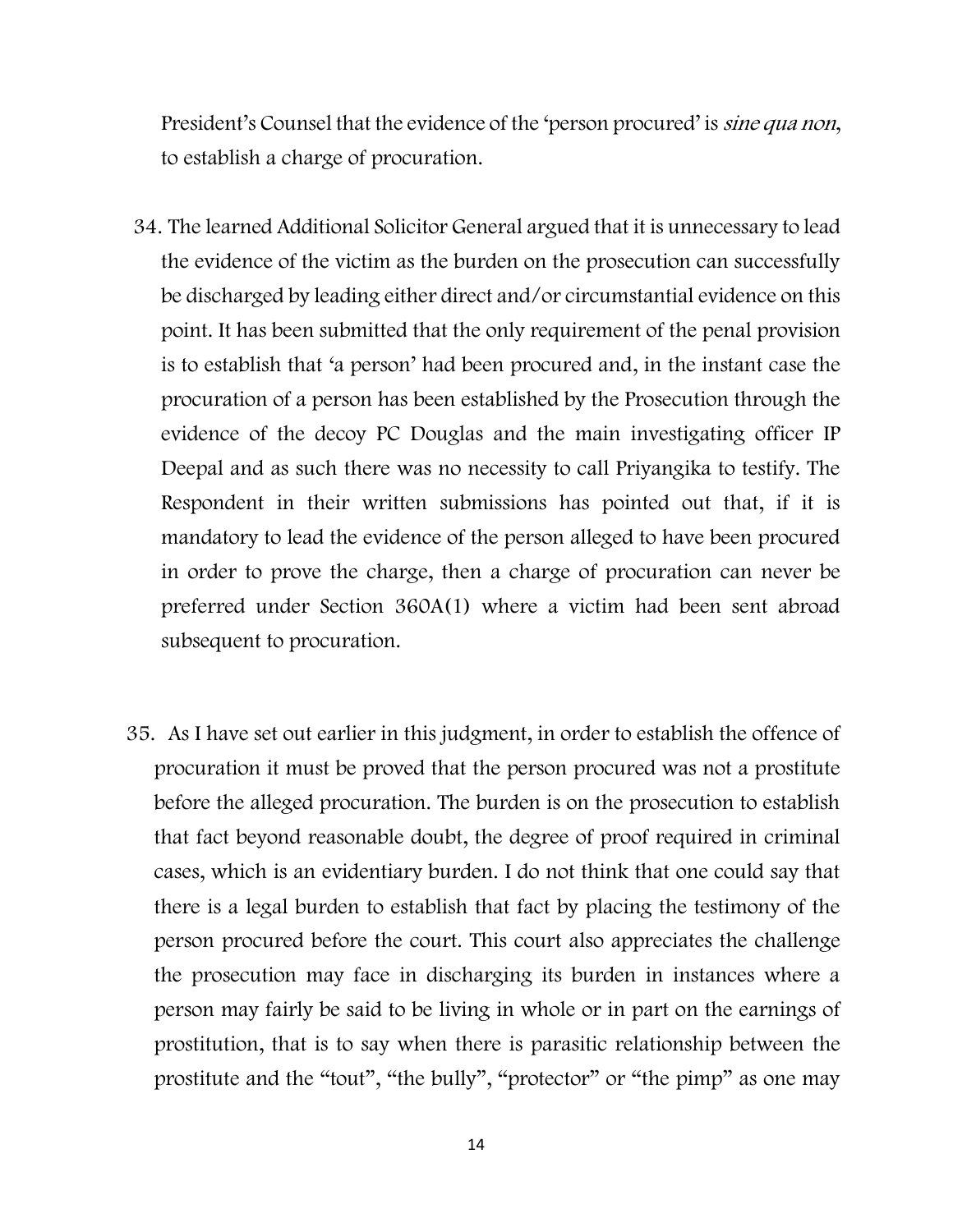call the other. In the case of Canada (Attorney General) v. Bedford (2012) ONCA 186, this aspect [the need for the prostitute to testify] was considered. The court observed "This question is complicated by s. 212(3) of the Criminal Code, which establishes a rebuttable presumption that a person who lives with, or is habitually in the company of, a prostitute, lives on the avails of prostitution:

> Evidence that a person lives with or is habitually in the company of a prostitute or lives in a common bawdy-house is, in the absence of evidence to the contrary, proof that the person lives on the avails of prostitution, for the purposes of paragraph 1 (j)…."

- 36. The court went on to observe that "This presumption is intended to facilitate the prosecution of pimps without the need for the affected prostitute to testify. This is important because prostitutes are notoriously, and understandably, reluctant to testify against the people who control them."
- 37. In view of these considerations, I do not think that this court should set down a rule that in proving a charge of procuration under Section 360A(1) of the Penal Code, that it is necessary to lead the evidence of the affected prostitute and accordingly I answer the question of law (b), in the negative.

#### The Question of Law Referred to in Paragraph (C)

38. In the case of Regina v. Johnson (Gerald) 1964 2 QB 404 cited on behalf of the Accused-Appellant, it was the opinion of the Court of Criminal Appeal of England, that in order to prove the offence of *procuring a woman to become* **a common prostitute**, it must be clearly established that she became a prostitute. It was contented by the learned President's Counsel for Accused-Appellant that accordingly, to establish a charge under Section 360A(1) it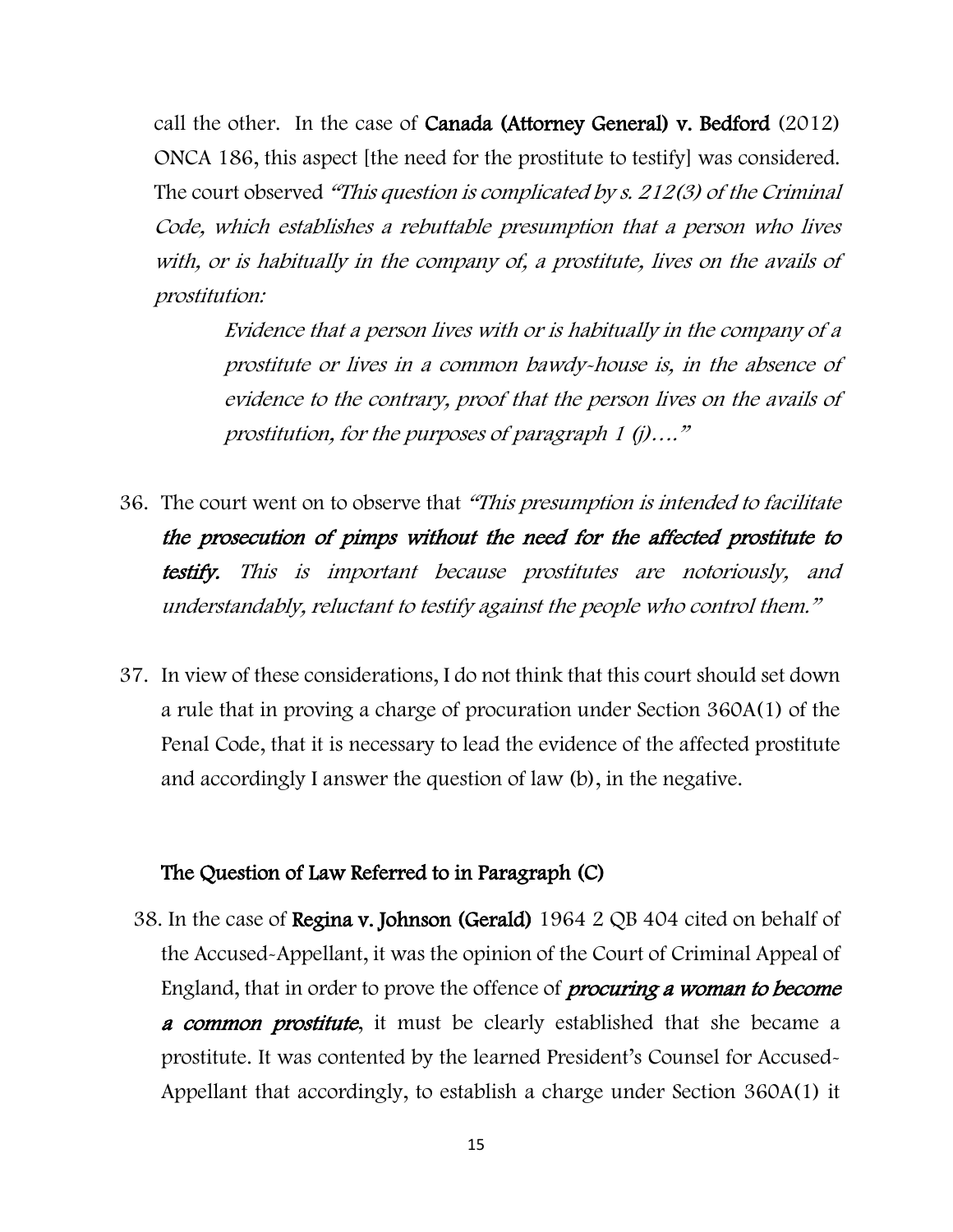was necessary to prove that Priyangika in fact became a prostitute and that was as a consequence of her being procured by the Accused-Appellant to become a prostitute.

- 39. It was submitted on behalf of the Accused-Appellant that their Lordships of the Court of Appeal misdirected themselves in law by failing to consider that it is necessary for the prosecution to establish that Priyangika, after procuration, in fact had engaged in prostitution in order to prove the offence under Section 360A(1). The way the case for the prosecution was presented in the instant case, the position taken on behalf of the Accused-Appellant appears to be correct when one considers the words in Section 360A(1) "procures…any person…. to become……a prostitute." I say so for the reason that if it can be established that an attempt was made to procure for the same purpose, still the offence is constituted. The court of Appeal, however, had held that even if a prostitute is procured, the offence is established, a conclusion with which I respectfully disagree. For the reasons stated earlier in this judgement, I answer the question of law referred to in paragraph (c) also in the affirmative.
- 40. Upon an analysis of Section 360A (1), it appears to me that the desire of the legislature had been in safeguarding the public interest in morality than the chastity of the individual. The objective [of the legislature] is to impose penal sanctions, to discourage people from luring or inducing persons who are hitherto not engaged as prostitutes to join the profession of prostitution.
- 41. For the reasons set out above, I answer the questions of law referred to in paragraphs (a), (c) and (d) in the affirmative and the question of law referred to in paragraph (b) in the negative.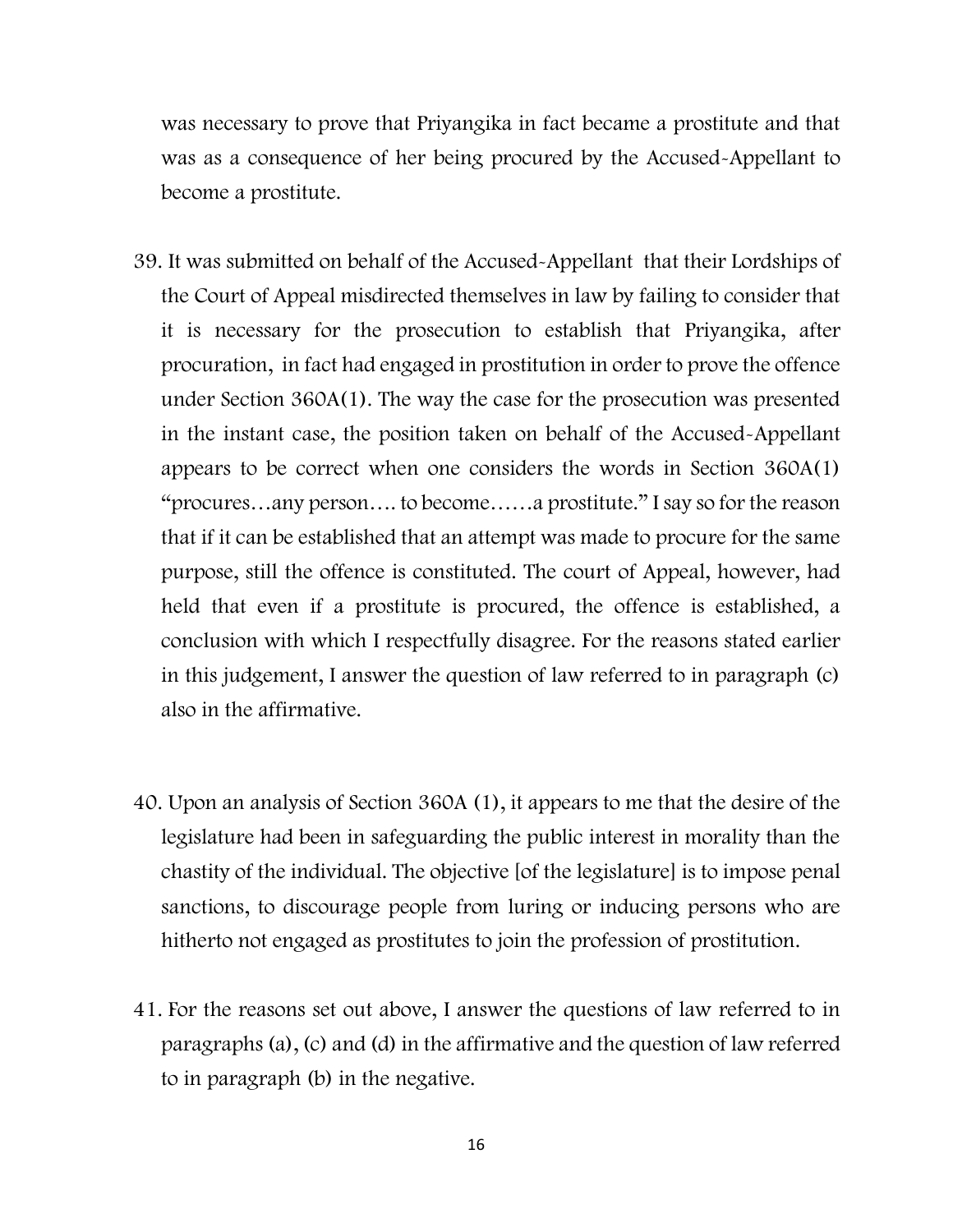42. In view of my finding above, I set aside the conviction and the sentence imposed on the Accused-Appellant by the High Court and acquit the Accused-Appellant.

Appeal Allowed.

Judge of the Supreme Court

## JUSTICE L. T. B. DEHIDENIYA I agree.

Judge of the Supreme Court

#### P. Padman Surasena J.,

I had the previledge of reading in draft form, the judgment of His Lordship Buwaneka Aluwihare PC J. I regret my inability to agree with the conclusion and reasoning set out in His Lordship's judgment. I would therefore pronounce my views separately in this judgment.

The Accused-Appellant-Appellant (hereinafter referred to as the "Accused-Appellant") was indicted under S. 360 A (1) of the Penal Code as amended by Act No. 22 of 1995. After the trial, the learned High Court Judge convicted the Accused-Appellant and sentenced her to three years simple imprisonment and also to a fine of Rs.  $25,000/$  to which a default sentence of six months simple imprisonment was also attached.

Being aggrieved by the said conviction, the Accused-Appellant had appealed to the Court of Appeal. At the conclusion of the argument of the appeal, the Court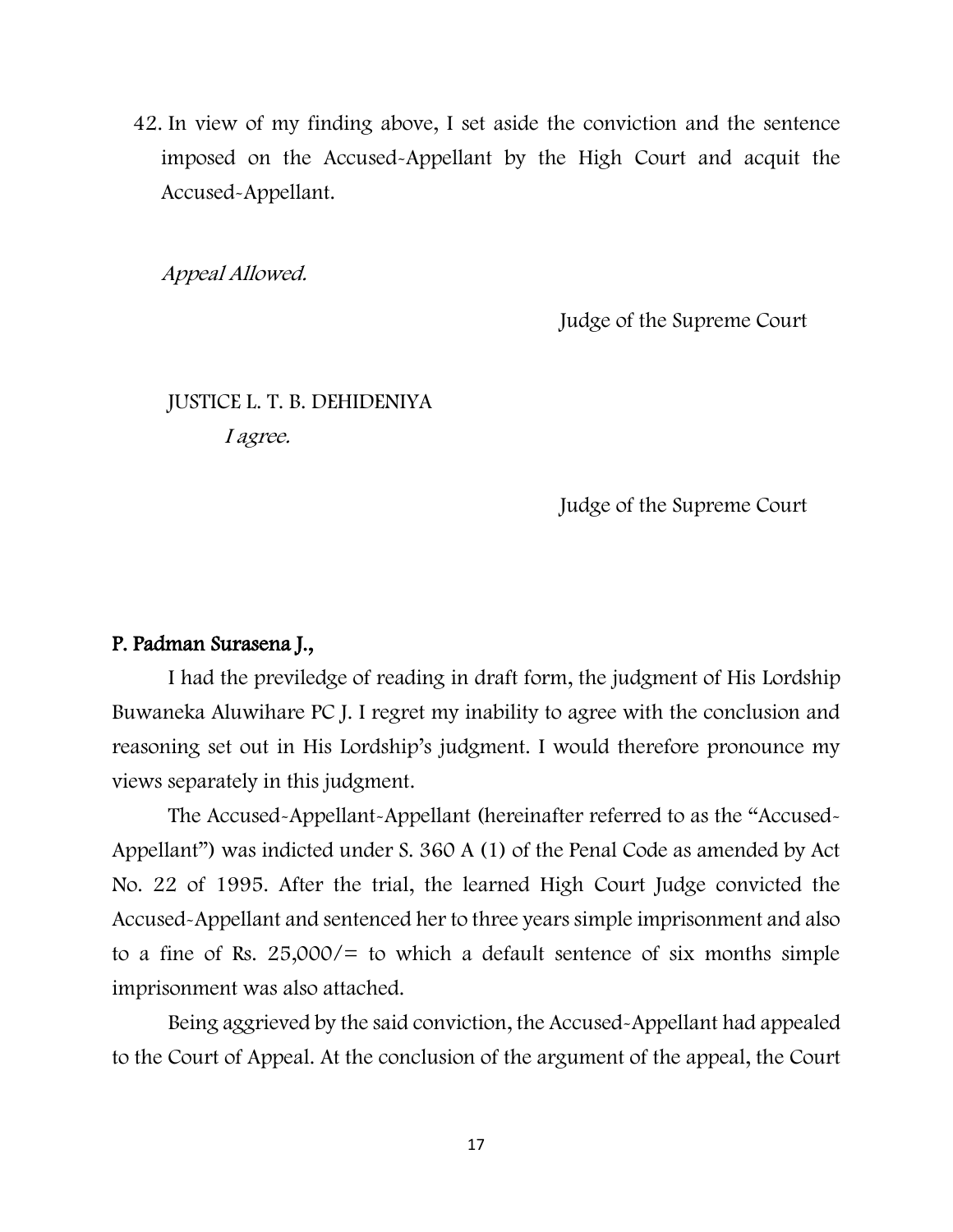of Appeal by its judgment dated 17-01-2014, dismissed the appeal and affirmed the conviction and the sentence imposed on the Accused-Appellant.

The learned President's Counsel who had appeared for the Accused-Appellant had sought to argue in the Court of Appeal that if a woman is already a prostitute she cannot be procured to become a prostitute. Another argument advanced on behalf of the Accused-Appellant was that the prosecution failed to prove the charge as it failed to call Priyangika as a witness to testify. The Court of Appeal rejecting the above contentions has taken the following views in its judgment.

- i. The words "whoever procures or attempts to procure any person to become a prostitute" in Section 360 A of the Penal Code mean that the procurement is done to do the work of a prostitute.
- ii. Thus, even a woman who had done prostitution can be procured to do the work of a prostitute.
- iii. Therefore, the contention that a prostitute cannot be procured to become a prostitute fails.
- iv. 'Any person' in Section 360 A (1) of the Penal Code includes even a prostitute.
- v. Under Section 360 A (1) of the Penal Code, the prosecution should prove that the accused procured or attempted to procure any person to do the work of a prostitute.
- vi. To prove the above, it is not necessary for the prosecution to call the woman who agreed to perform the work of a prostitute. This can even be proved with the evidence of the male person.

Being aggrieved by the judgment of the Court of Appeal, the Accused-Appellant filed an application for special leave to appeal in this Court. This Court, when the said special leave to appeal application was supported, having heard the submissions of the learned Counsel for both parties, by its order dated 04-09-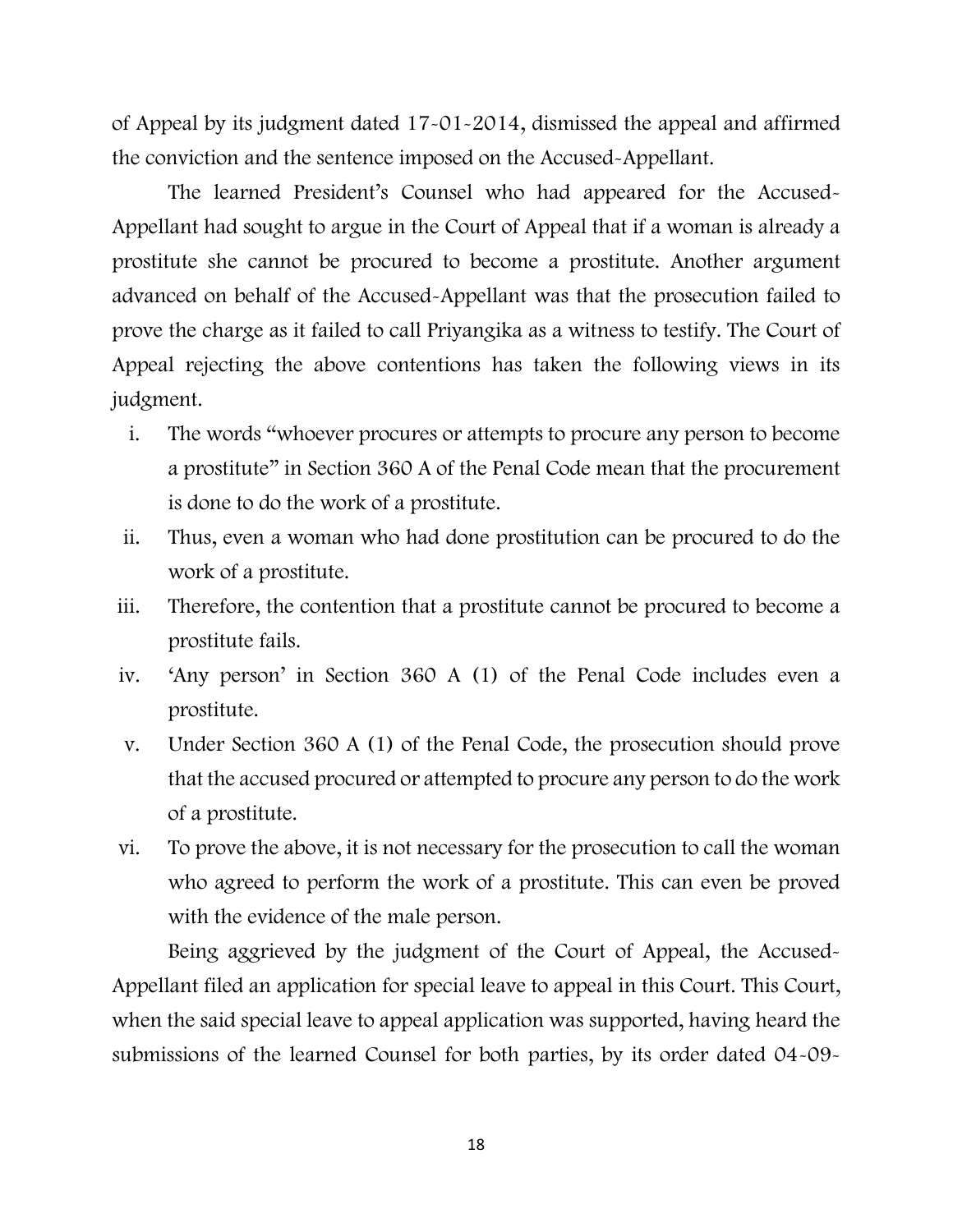2014, has granted special leave to appeal in respect of the following questions of law.

- a) Whether their Lordships of the Court of Appeal misdirected themselves in law by holding that the words "whoever procures or attempts to procure any person to become a prostitute" in Section 360A (1) of the Penal Code mean that the procurement is done to the work of a prostitute.
- b) Whether their Lordships of the Court of Appeal misdirected themselves in law by holding that the prosecution can establish the charge of procuration of Priyangika to become a prostitute under Section 360 A (1) of the Penal Code without calling Priyangika as a witness to testify she was not engaging in prostitution or she was not a prostitute at the time of the alleged procuration.
- c) Whether their Lordships of the Court of Appeal misdirected themselves in law by failing to consider that in order to prove a charge under Section 360 A (1) of the Penal Code it is essential that the prosecution establishes that said Priyangika in fact engaged in prostitution as a result of the alleged procuration.
- d) Whether Their Lordships of the Court of Appeal misdirected themselves in law by holding that, even a prostitute can be procured to become a prostitute.

Before I commence focusing on the above questions of law let me briefly set down below, the facts of the case.

The Accused-Appellant was arrested consequent to a raid organized by Inspector of Police Deepal (hereinafter referred to as 'IP Deepal') attached to the Colombo Crimes Division. This was sequel to a receipt of an information.

Police Constable Douglas (hereinafter referred to as 'PC Douglas') was arranged to be sent as a decoy, together with Police Constable Rohana (hereinafter referred to as 'PC Rohana') to the 11<sup>th</sup> apartment situated in the 8<sup>th</sup> floor of the Liberty Plaza building in Kollupitiya.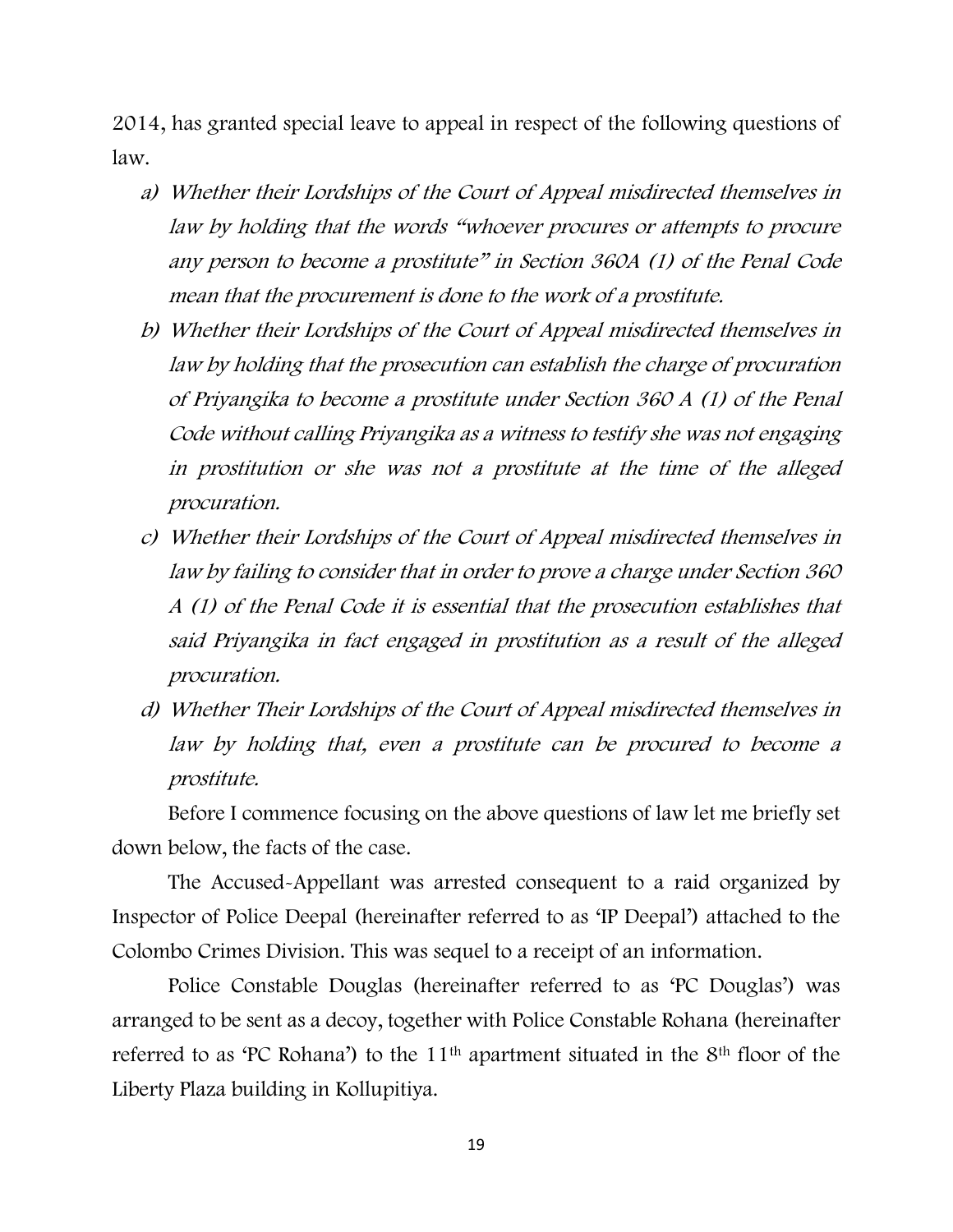Responding to the ringing of the bell (by the two police constables clad in civil clothes) the Accused-Appellant had opened the front door of the said apartment. Upon being briefed regarding the purpose of the visit, the Accused-Appellant had wanted a payment of Rs.  $3000/15$  to supply a woman. As the two Police officers had agreed to the offer, the Accused-Appellant had offered them a seat on the settee in the front hall.

After few minutes, the Accused-Appellant had brought before them, eight females for their selection. PC Douglas then had selected the female with a lean body. The Accused-Appellant had then asked PC Rohana as to whether he too was in need of another female. However, PC Rohana had responded in the negative. Thereafter, PC Douglas had made the payment of Rs. 3000/= to the Accused-Appellant who was then seen depositing the cash received, in a drawer behind the counter.

PC Douglas was then led by the Accused-Appellant into a room on the floor below them through a wooden staircase. After closing the room door, PC Douglas had instructed the female to go to the bathroom and return after cleaning herself. It was during that time PC Douglas, through his mobile phone had passed a signal to IP Deepal who was the team leader of the raid. PC Douglas had then started talking to the female who returned from the bathroom clad in a white towel. This was to spend more time to facilitate the arrival of his team in the room. A few moments later, PC Douglas upon hearing a tapping on the door, had opened the door of the room. IP Deepal, the Accused-Appellant and WPC Liyanage had entered the room. IP Deepal having arrested the Accused-Appellant had also recovered from the drawer behind the counter, the currency notes handed over to the Accused-Appellant by PC Douglas.

Let me now focus on the questions of law a glance through which, would show that the Accused-Appellant has not sought to canvass the facts of this case. This is because the said questions only revolve around the ingredients of the offence, which the prosecution is obliged to prove. Thus, for the purpose of this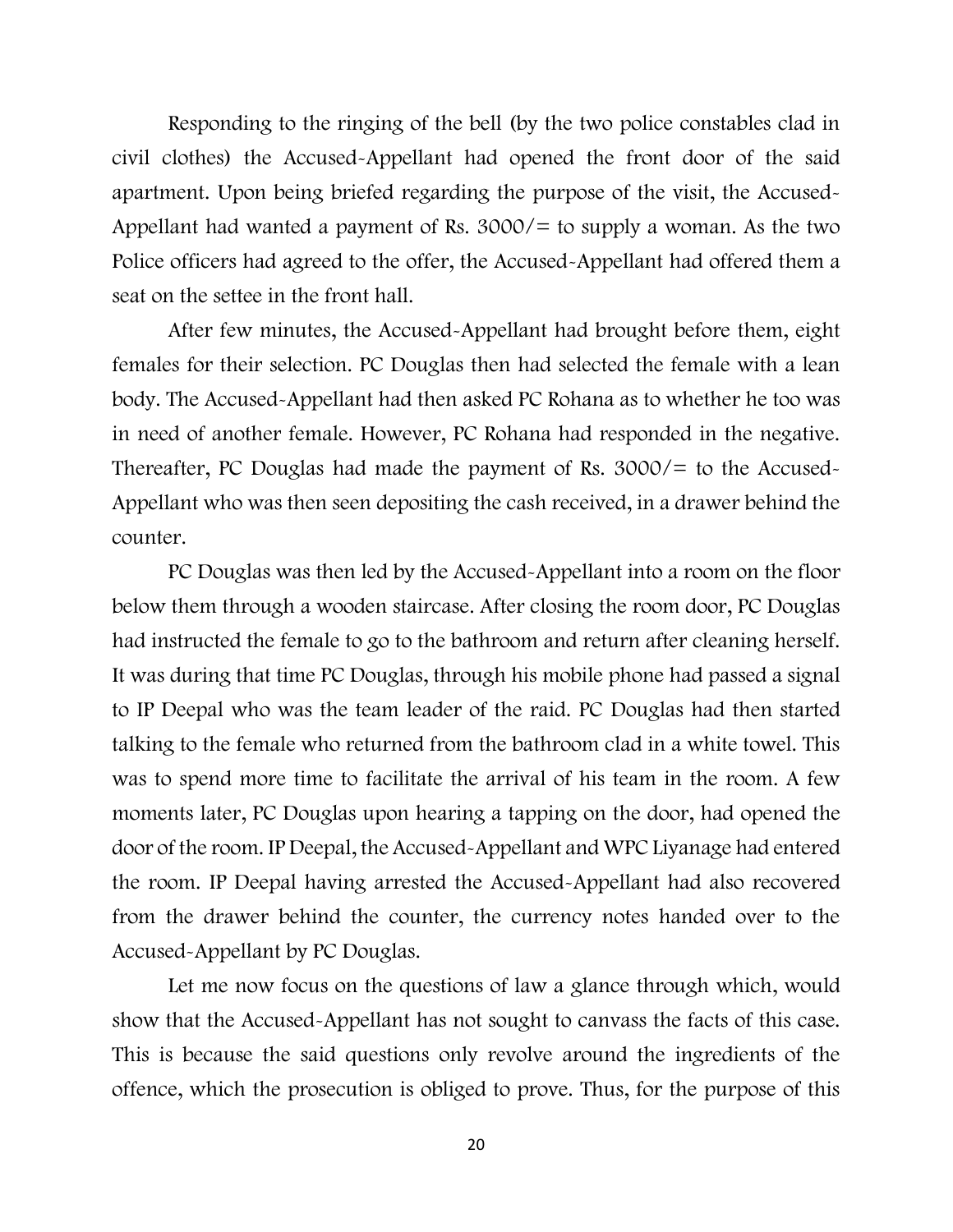judgment, it would suffice to state that the evidence adduced in this case, has established that the Accused-Appellant, on the request of PC Douglas (the decoy), had made available a female ("Priyangika") to engage in sexual activities with PC Douglas for a payment of Rs. 3000/=.

As all questions of law are centred around the interpretation of section 360 A (1) of the Penal Code as amended, it would be convenient at the outset, to reproduce the said section as amended.

360 A.

Whoever-

- 1) Procures, or attempts to procure, any person, whether male or female of whatever age (whether with or without the consent of such person) to become, within or outside Sri Lanka, a prostitute;
- 2) ……;
- 3) …..;
- 4) …..;
- 5) ……;
- 6) ……,

commits the offence of procuration and shall on conviction be punished with imprisonment of either description for a term of not less than two years and not exceeding ten years and may also be punished with a fine."

In interpreting the above section for the purposes of the instant judgment, it would be opportune first to ascertain the meaning of the words "*procure*" and "*prostitute*" as they are the key words in the section. In addition, I also have to advert to the question as to what is meant by "to become" in the section.

Black's Law Dictionary (11th Edition) defines those two words in the following manner.

Procure. 1. To obtain (something), especially by special effort or means. 2. To achieve or bring about (a result). 3. To obtain a sexual partner for another, especially an unlawful partner such as a minor or a prostitute.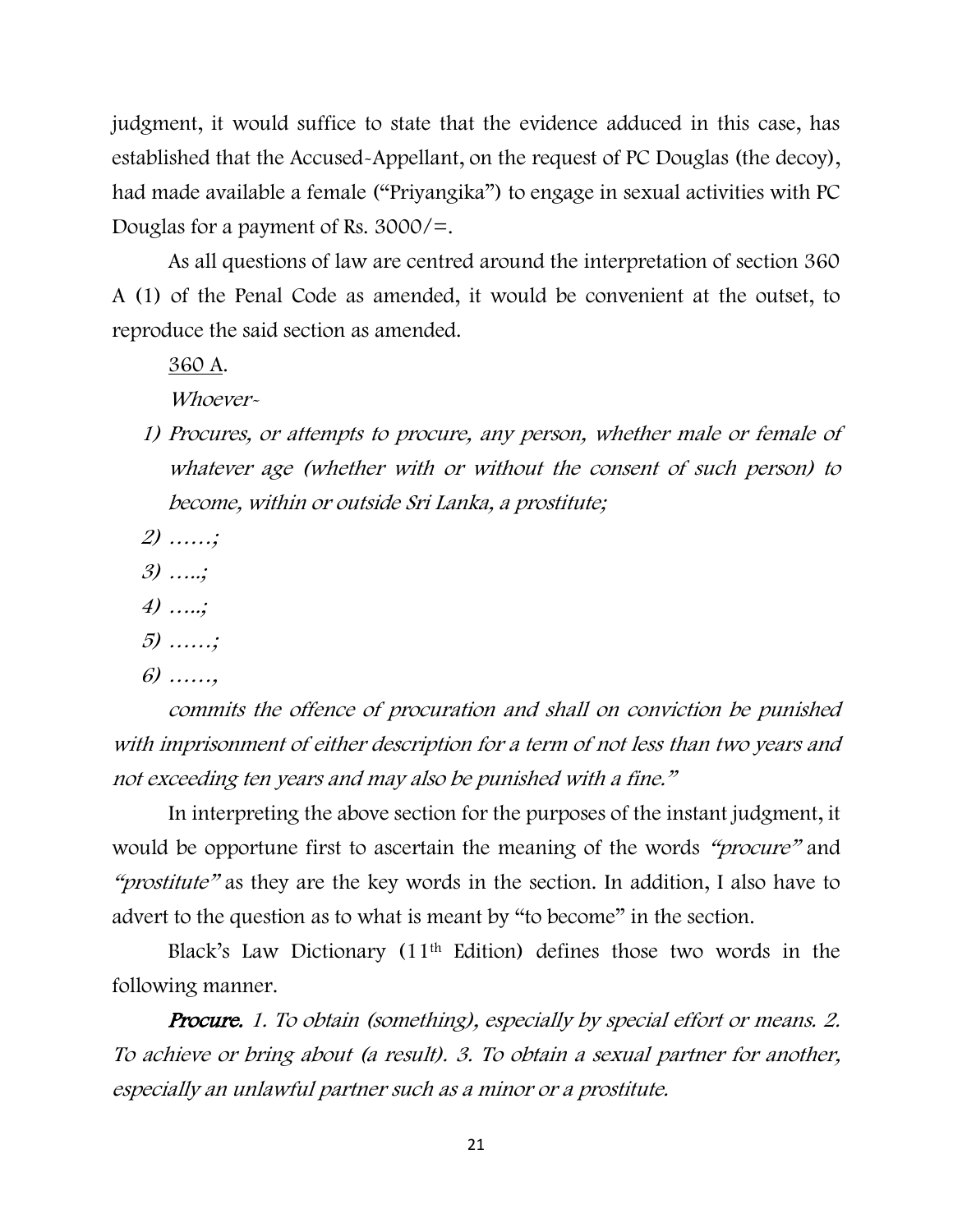Prostitute. Someone who engages in sexual acts in exchange for money or anything else of value. – Also termed sex worker.

When I consider the facts of the instant case in the light of the above definitions I have no doubt that the Accused-Appellant, on the request of PC Douglas (the decoy), had procured a female ("Priyangika").

The purpose of the said procuration of said female ("Priyangika") is for PC Douglas to engage in sexual activities with her. It is also clear that PC Douglas had already paid Rs.  $3000/$  for this purpose. This clearly means that said female ("Priyangika") became a prostitute for PC Douglas for that time.

In my view, "to become, within or outside Sri Lanka, a prostitute" cannot necessarily refer to a person who was not engaging in prostitution (or she was not a prostitute) at the time of the procuration referred to in the section. Such an interpretation would amount to a substitution of the words "any person who was not engaging in prostitution before" in place of the words "any person" in the section. In my view that it is not the plain meaning of the section.

Moreover, as per the plain meaning of the section, it is clear that the intention of Parliament is to prohibit persons being procured for the purpose of becoming an unlawful sexual partner for another. (i.e. to become a prostitute for the latter). It does not refer to a period of time during which such former person must remain as a prostitute. What matters is that the person must be procured to do the work of a prostitute. Moreover, the section does not qualify the term "any person" but merely states, "*Procures, or attempts to procure, any person,<sup>1"</sup>.* Therefore, there is no justification to exclude persons who are already engaging in prostitution from the meaning of the words "any person" in section 360 A (1) of the Penal Code. Thus, the question whether that person was engaging in prostitution before, does not become relevant. For the above reasons, I am of the view that even a prostitute can be procured to become a prostitute within the

<sup>&</sup>lt;sup>1</sup> Emphasis is mine.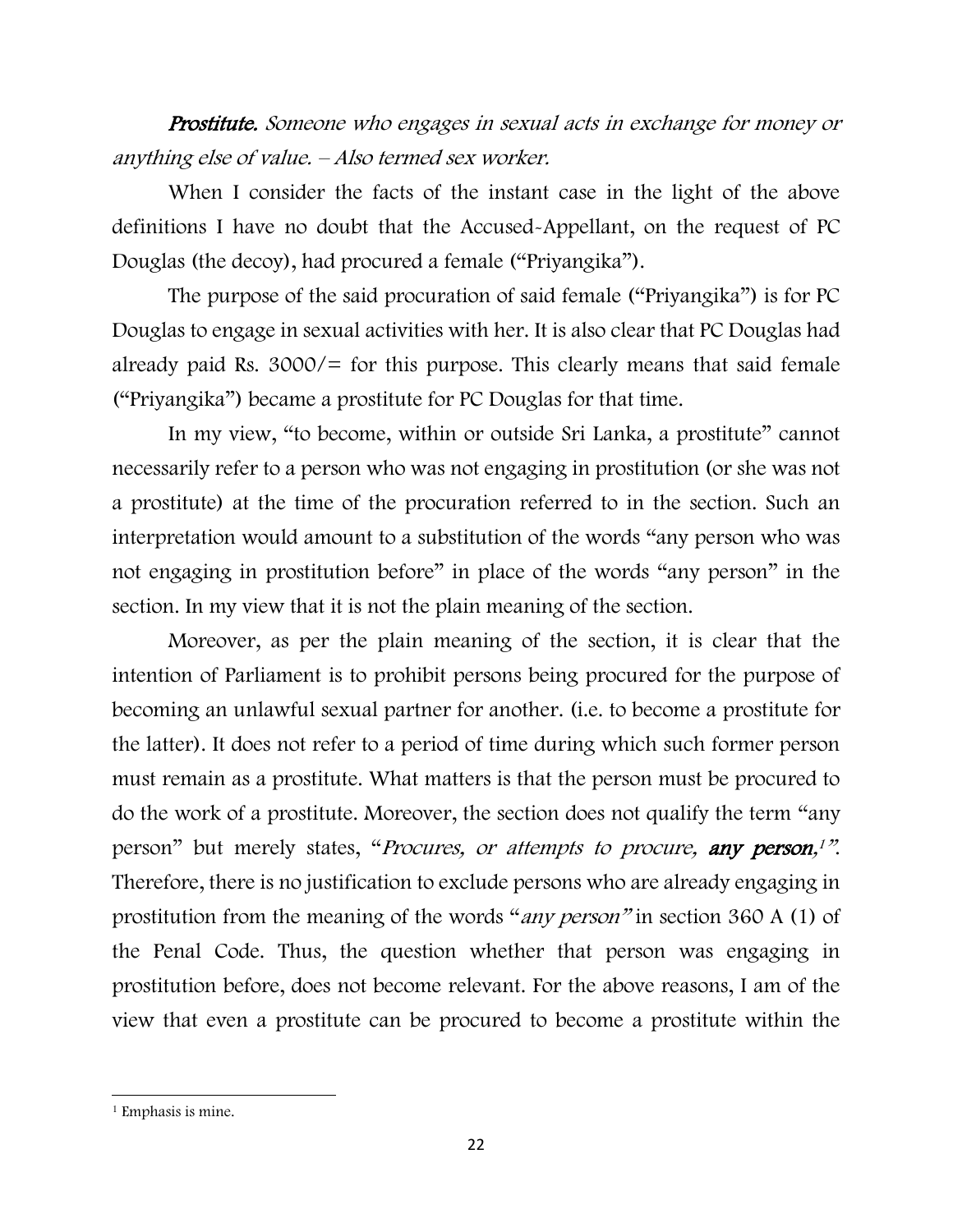meaning of section 360 A (1) of the Penal Code. Therefore, I answer the questions of law set out in paragraphs (a), (b) and (d) in the negative.

What remains for me to consider is the question of law set out in paragraph (c). Section 134 of the Evidence Ordinance states that no particular number of witnesses shall in any case be required for the proof of any fact. Section 3 of the Evidence Ordinance defines the term 'proved' in the following manner.

"A fact is said to be proved when, after considering the matters before it, the court either believes it to exist or considers its existence so probable that a prudent man ought, under the circumstances of the particular case, to act upon the supposition that it exists."

Thus, the fact that the Accused-Appellant, had procured a female ("Priyangika") to become a prostitute for PC Douglas, is proved when, the court after considering the matters before it, either believes it to exist or considers its existence so probable that a prudent man ought, under the circumstances of the case, to act upon the supposition that it exists. One must bear in mind that the charge has focused on the procuration of a prostitute and not on engaging in prostitution as such.

Therefore, I am of the view that it is not essential that the prosecution establishes that said Priyangika in fact engaged in prostitution as a result of the alleged procuration in order to prove a charge under section 360 A (1) of the Penal Code. What must be proved by the prosecution under Section 360 A (1) of the Penal Code is that the accused procured or attempted to procure any person to do the work of a prostitute. Once such procuration is done, the commission of the offence is completed.

In the light of the above, I proceed to answer the question of law set out in paragraph (c) also in the negative.

For the foregoing reasons, I proceed to affirm the judgment of the Court of Appeal dated 17th January 2014.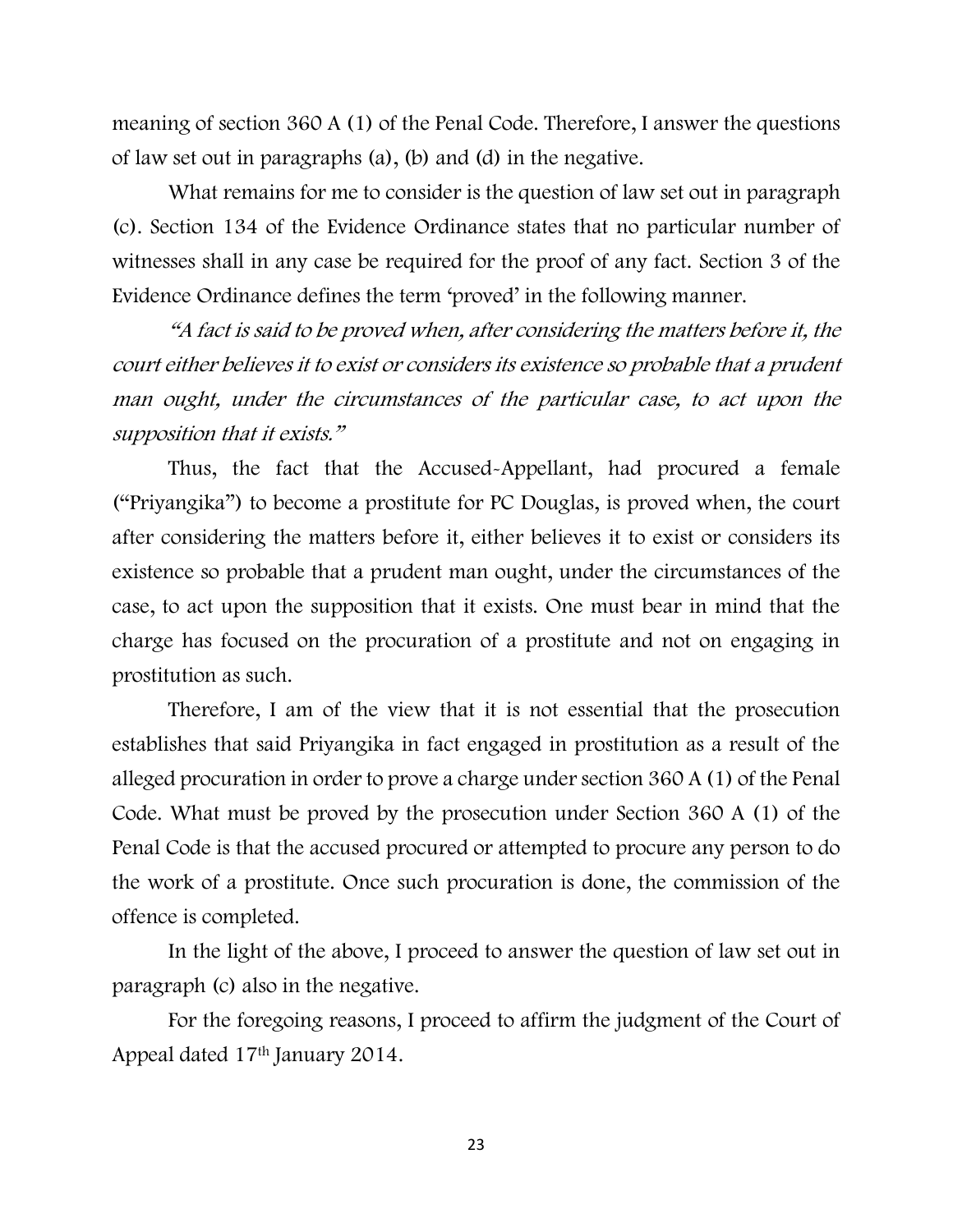Before I conclude, I would briefly state here the grounds, which led me to refrain from agreeing with the conclusion and reasoning, set out in the judgment of His Lordship Justice Aluwihare PC.

His Lordship Justice Aluwihare PC, has relied on the judgment in the case of Shaw Wallace and Hedges Ltd Vs. Palmerston Tea Co. Ltd and Others <sup>2</sup> in interpretting the words 'to become' in section 360 A (1) of the Penal Code. It is section  $42(B)(5)(a)$  of the Land Reform Law which was to be interpretted in that case. It reads thus:-

 $42(B)(5)(a)$  Subject to the provisions of paragraph (b), where any estate land is vested in the Commission, the rights and liabilities of the former owner of such estate land under any contract or agreement, express or implied, which relates to the purposes of such estate land and which subsist on the day immediately prior to the date of such vesting, and the other rights and liabilities of such owner which relate to the running of such estate land and which subsist on such day, **shall become**<sup>3</sup> the rights and liabilities of the Commission; and the amounts required to discharge all such liabilities shall be deducted from the amount of compensation payable in respect of such estate land."

At the outset, it must be noted that the above section refers to the transition of the rights and liabilities of the former owners of the estates vested in the Land Reform Commission by operation of law. Thus, one must bear in mind that the 'change of condition' referred to in that case is a change that enters into a new state or condition which implies a sense of permanency in the said change.

However, the question arises as to whether it is possible for a human being to change permanently entering into a new state or condition. For example, a prostitute as a person will not be engaging in prostitution while engaging in its personal matters (such as, attending to domestic work, children and family matters, shopping in a supermarket, visiting parents etc). Furthermore, a prostitute

<sup>2</sup> 1982 2 SLR 427.

<sup>3</sup> Emphasis is mine.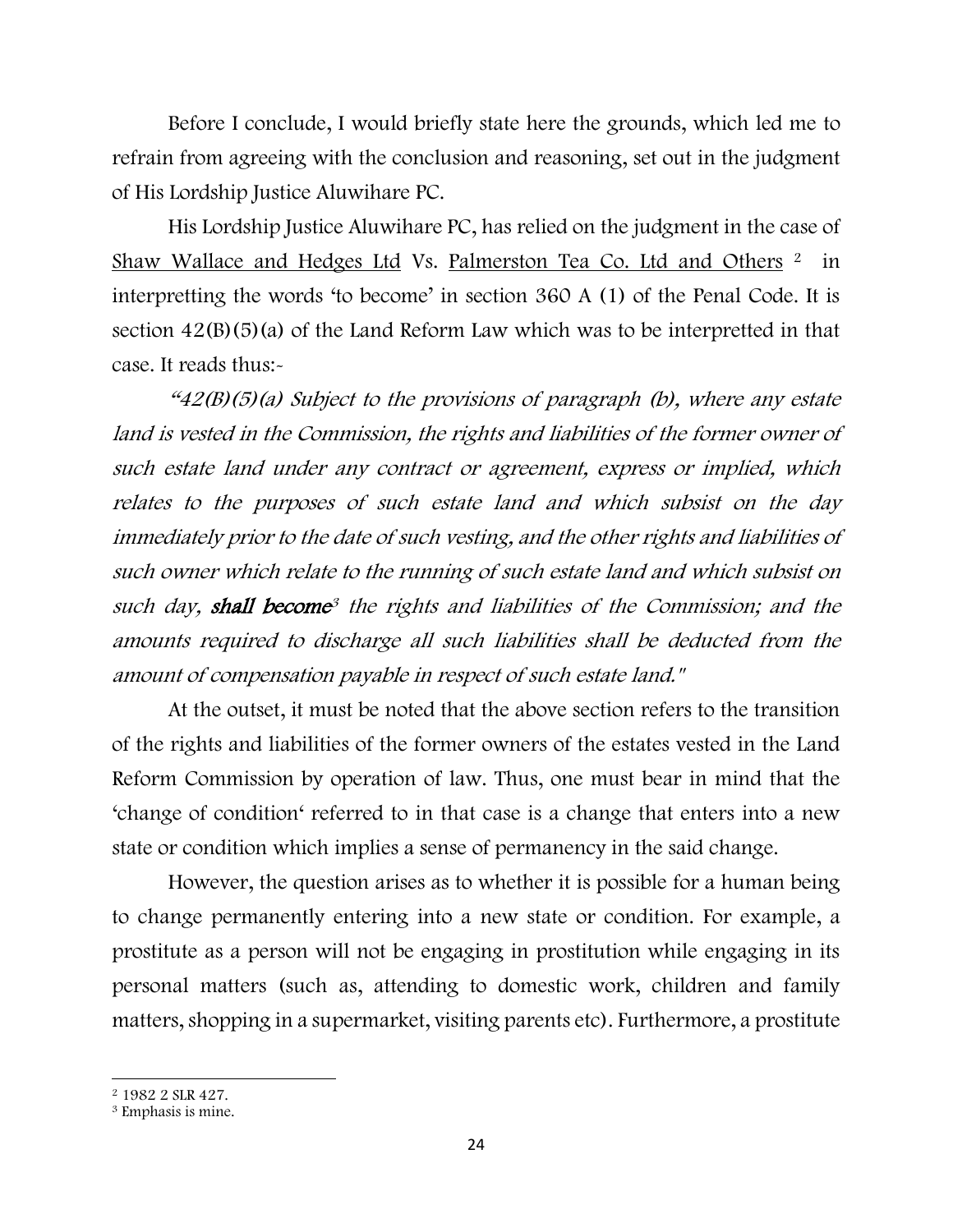can also engage in prostitution intermittently leaving longer durations of time in between. It is possible for a person to engage in prostitution only once or twice during that person's lifetime. Such an engagement could occurr due to a sudden but short-lived urgent financial need. As a prostitute will engage in prostitution only when there is money exchanged for that specific service,<sup>4</sup> becoming a prostitute cannot presuppose becoming a prostitute for ever.

Thus, it stands to reason to conclude that the words 'to become' in section S. 360 A (1) of the Penal Code is a reference only to the specific moments of one's engagements in the acts of prostitution. Therefore, in my view, there is no justification to adopt the interpretation given to section  $42(B)(5)(a)$  of the Land Reform Law in the above case to interpret the words 'to become' in section S. 360 A (1) of the Penal Code.

His Lordship Justice Aluwihare PC, in presenting his view, has also placed much reliance on the judgments of Courts in UK. This could be seen particularly from paragraphs 15, 16 and 17 of His Lordship's judgment.

The genesis of the phrase "The Act is not aimed at brothel-keepers who give girls an opportunity, if they come in there, of carrying on that trade. It is aimed at people who get girls by some fraud or persuasion" referred to by His Lordship Justice Aluwihare PC, could be traced back to the judgment in Rex v. Christian and Another. <sup>5</sup> It is a case where the Defendant in that case had been indicted under section 2 of the Criminal Law Amendment Act 1885 (48 and 49 Vict. C 69). The said section is as follows.

"2. Any person who-

1. Procures or attempts to procure any girl or woman under 21 years of age, not being a common prostitute, or of known immoral character, <sup>6</sup> to have unlawful carnal connexion, either within or without the Queen's dominions, with any other person or persons; or

<sup>4</sup> As per Black's Law Dictionary (11th Edition) definition of "Prostitute".

 $5(1913)$  23 Cox C.C. 541.

<sup>6</sup> Emphasis is mine.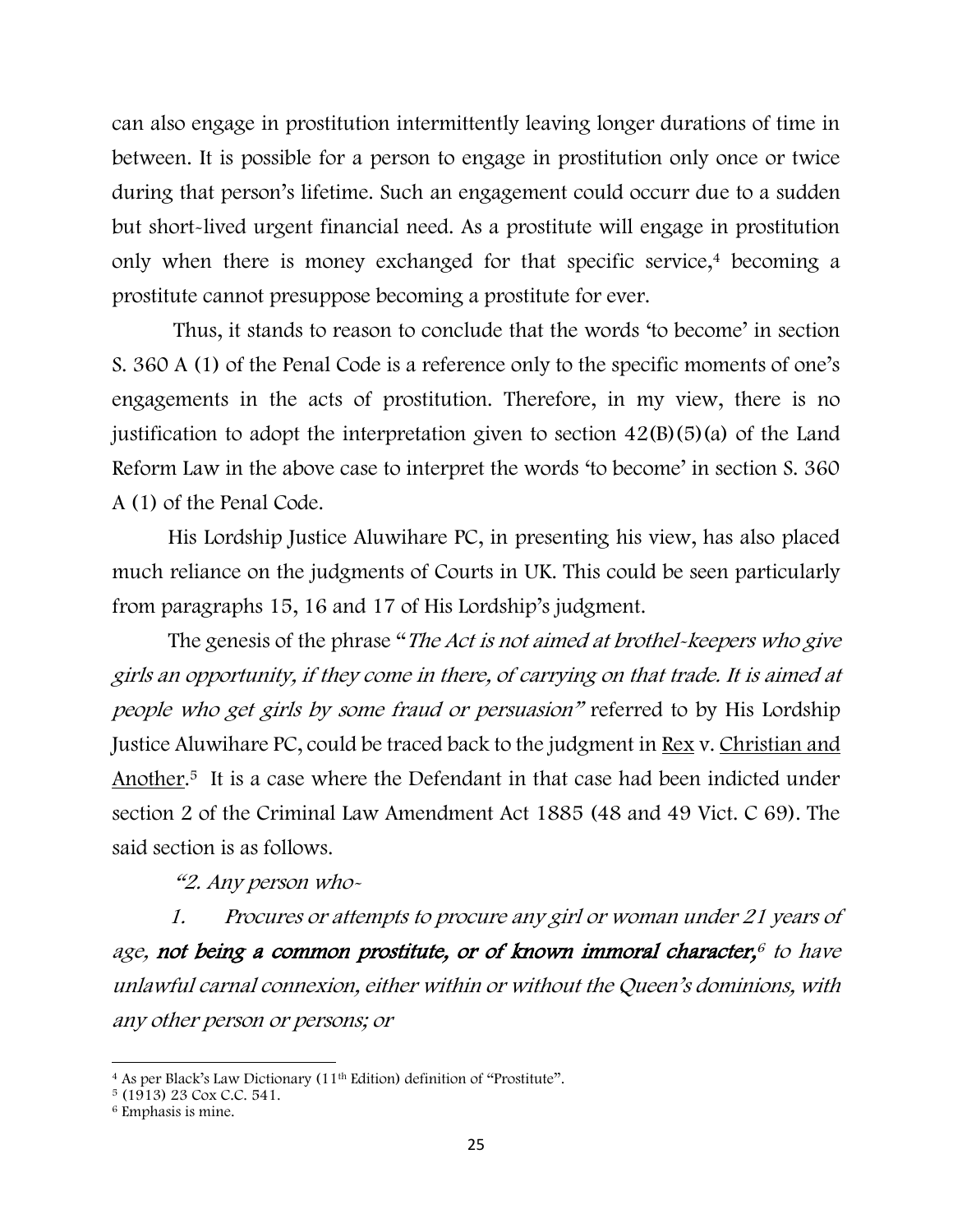2. Procures or attempts to procure, any woman or girl to become, either within or without the Queen's dominion, a common<sup>7</sup> prostitute; or ...".

This is a case, which was heard in the Central Criminal Court in 1913. It was in the course of interpreting the above section that the following remarks were made by Bosanquet, common sergeant.

"…… The girl wanted no procuring at all. It must, be real procuration. No one could have sat in this Court so long as I have without knowing that there are girls who do not want procuring at all. There is no need to stretch this statute; if you have got facts to meet it, well and good. This girl says she went of her own free will. The Act is not aimed at brothel-keepers who give girls an opportunity, if they come in there, of carrying on that trade. It is aimed at people who get girls by some fraud or persuasion, or by inviting them to it if they cannot get money in any other way—turning them on to the streets. It would be absurd to stretch this Act to meet the case described by the girl herself. …."

The above phrase may hold true as regards several provisions of that Act.<sup>8</sup> Section 2(1) is one such provision, which deals with a procurement of "any girl or woman under 21 years of age, not being a common prostitute, or of known immoral character". It can also be seen that separate and distinct offences are defined for the situations where procuring is done by threat, fraud or administering drugs. Section 3 of the said Act defines one such offence. It is as follows.

#### Section 3

### "Any person who-

1) By threats or intimidation procures or attempts to procure any woman or girl to have any unlawful carnal connexion either within or without the Queen's dominions; or

<sup>7</sup> Emphasis is mine.

<sup>8</sup> Criminal Law Amendment Act 1885 (48 and 49 Vict. C 69).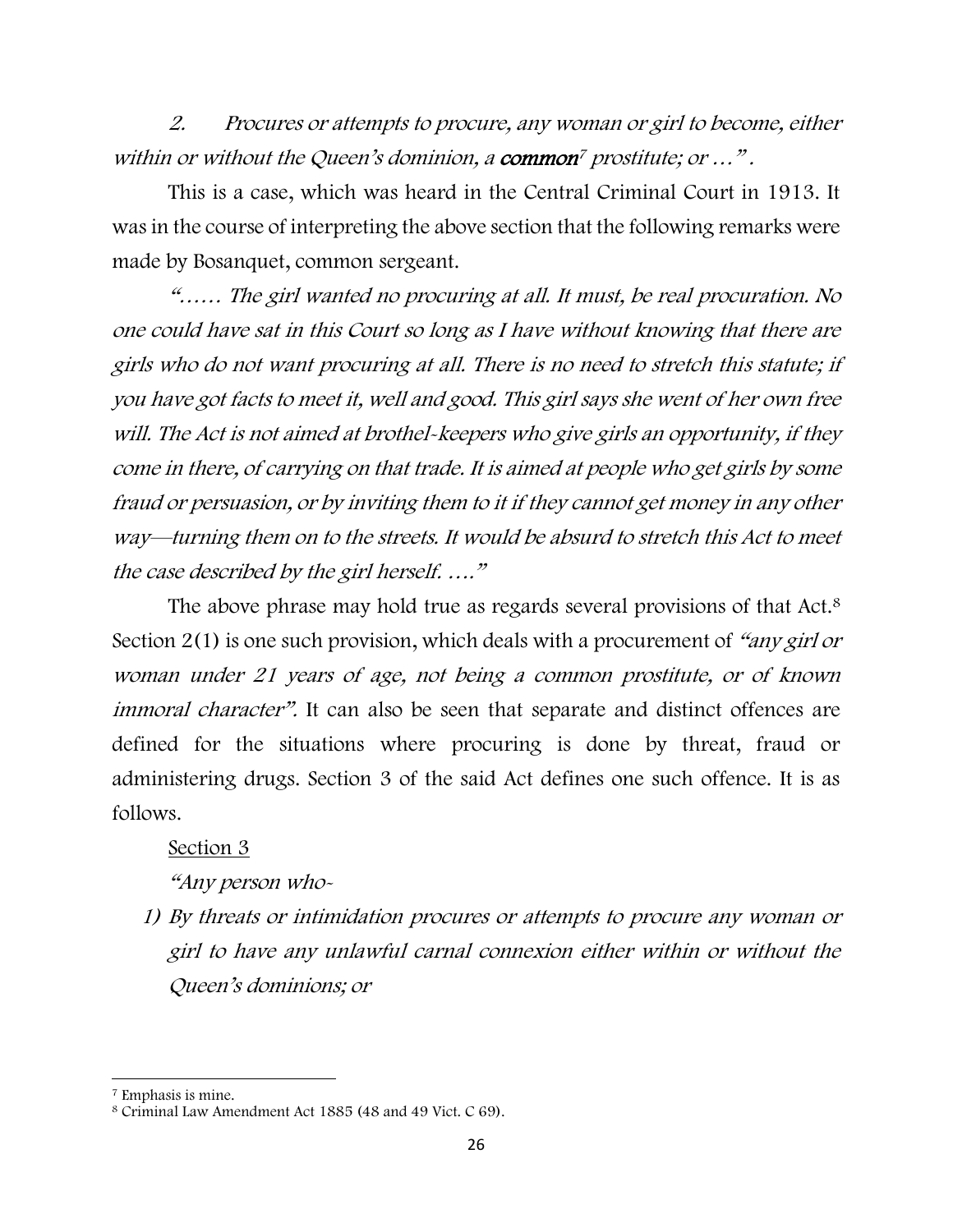- 2) By false pretences or false representations procures any woman or girl, not being a common prostitute or of known immoral character, to have any unlawful carnal connexion, either within or without the Queen's dominions; or
- 3) Applies, administers to, or causes to be taken by any woman or girl any drug, matter, or thing, with intent to stupefy or overpower so as thereby to enable any person to have unlawful carnal connexion with such woman or girl,

shall be guilty of a misdemeanour, and being convicted thereof shall be liable at the discretion of the court to be imprisoned for any term not exceeding two years, with or without hard labour.

Provided that no person shall be convicted of an offence under this section upon the evidence of one witness only, unless such witness be corroborated in some material particular by evidence implicating the accused."

However, it is significant that section 2(2) of the Act has deliberately omitted any such qualification to the phrases "any woman or girl" or "Procures" found in that section. Thus, one should not interpret section 2(2) in the same way as section 2(1) or 3 of the above Act. This is because of the deliberate omission of any phrase such as "any girl or woman under 21 years of age, not being a common prostitute, or of known immoral character" in section 2(2) and the presence of only the word "procures" without any descriptions thereto, as in section 3 of that Act. Therefore, in my view the mischief section 2(1) is attempting to remedy is not the same mischief that is sought to be remedied by section  $2(2)$  or 3 of the above Act.<sup>9</sup> Thus, in my view the remarks of Bosanquet, common sergeant which is a common reference to the above Act as a whole, cannot be adopted to interpret the provision in section 360A (1) of the Penal Code of Sri Lanka.

As stated by His Lordship Justice Aluwihare PC in paragraph 17 of his judgment, section 22 of the Sexual Offences Act 1956 in the United Kingdom states;

<sup>9</sup> Criminal Law Amendment Act 1885 (48 and 49 Vict. C 69).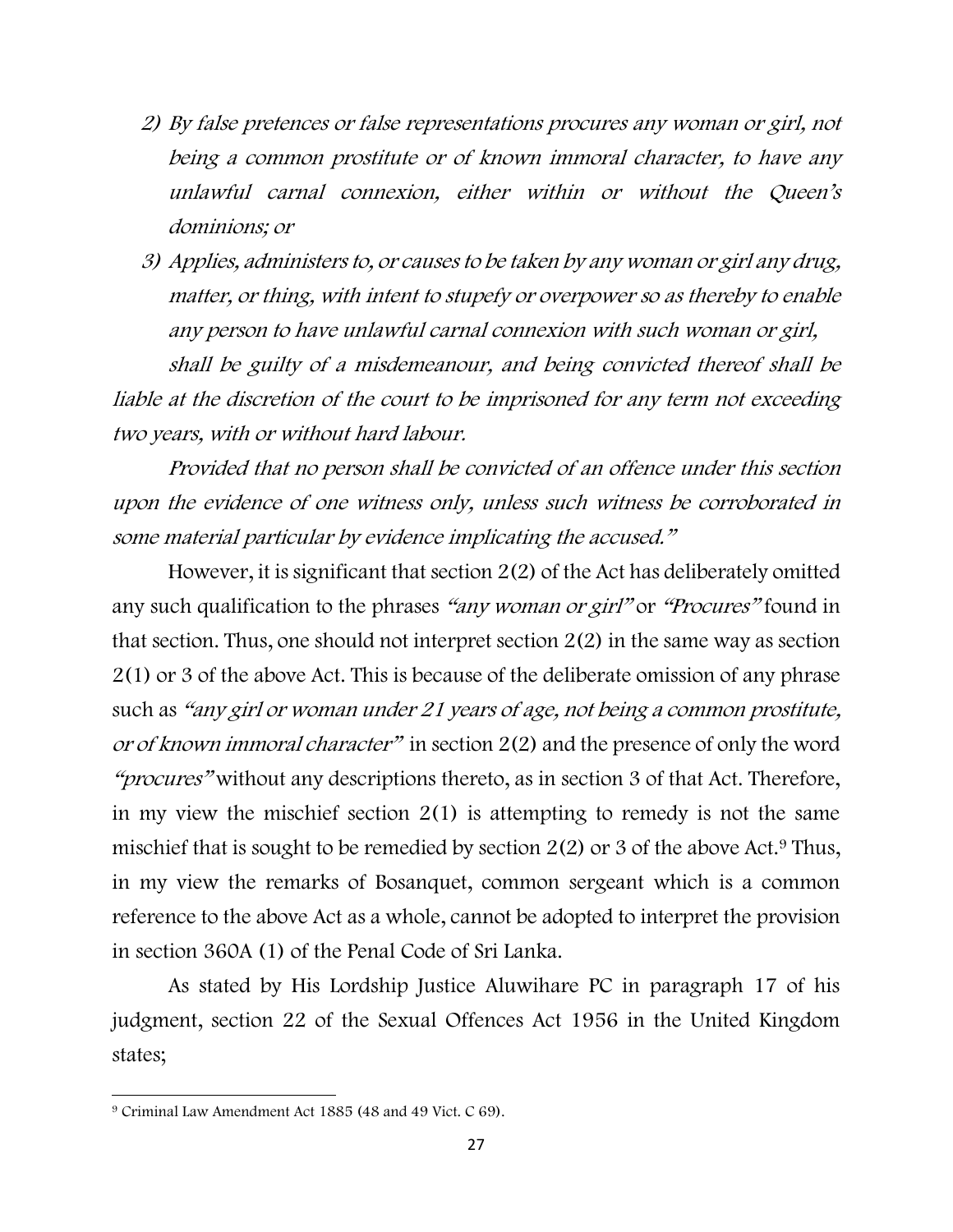Section 22

- 1) It is an offence for a person
- a) to procure a woman to become, in any part of the world, a common prostitute; <sup>10</sup> or
- $b)$  ……
- $c)$  ……

Section 22 (1) (a) of the Sexual Offences Act of 1956 in the United Kingdom is more or less the same as section 2(2) of the Criminal Law Amendment Act 1885 (48 and 49 Vict. C 69). Thus, for the same reasons mentioned above, in my view, the remarks of Bosanquet, common sergeant in <u>Rex</u> v. Christian and Another,<sup>11</sup> is also not applicable to interpret the provision in section 22 (1) (a) of the Sexual Offences Act of 1956 in the United Kingdom.

As observed by His Lordship Justice Aluwihare PC in paragraph 5 and 6 of his judgment, the term "common prostitute" in section 360 A (4) of the Penal Code in its original form has been deliberately dropped by the Sri Lankan legislature.

The above facts indicate that the mischief that is sought to be remedied by section 360A (1) of the Penal Code of Sri Lanka is not exactly those of the United Kingdom referred to above. This is further clear from the phrase "(whether with or without the consent of such person)" in section 360 A (1) of the Penal Code as amended.

Further, it is the duty of our Courts to suppress the mischief the section 360A (1) of the Penal Code of Sri Lanka is aimed at and advance the remedy.

In Sri Lanka, section 2 of the Brothels Ordinance No. 5 of 1889 states that any person who keeps or manages or acts or assists in the management of a brothel to be committing an offence. Indeed the Brothels Ordinance No. 5 of 1889 states at its very commencement that it is an ordinance to provide for the suppression of

<sup>10</sup> Emphasis is mine.

<sup>11</sup> (1913) 23 Cox C.C. 541.